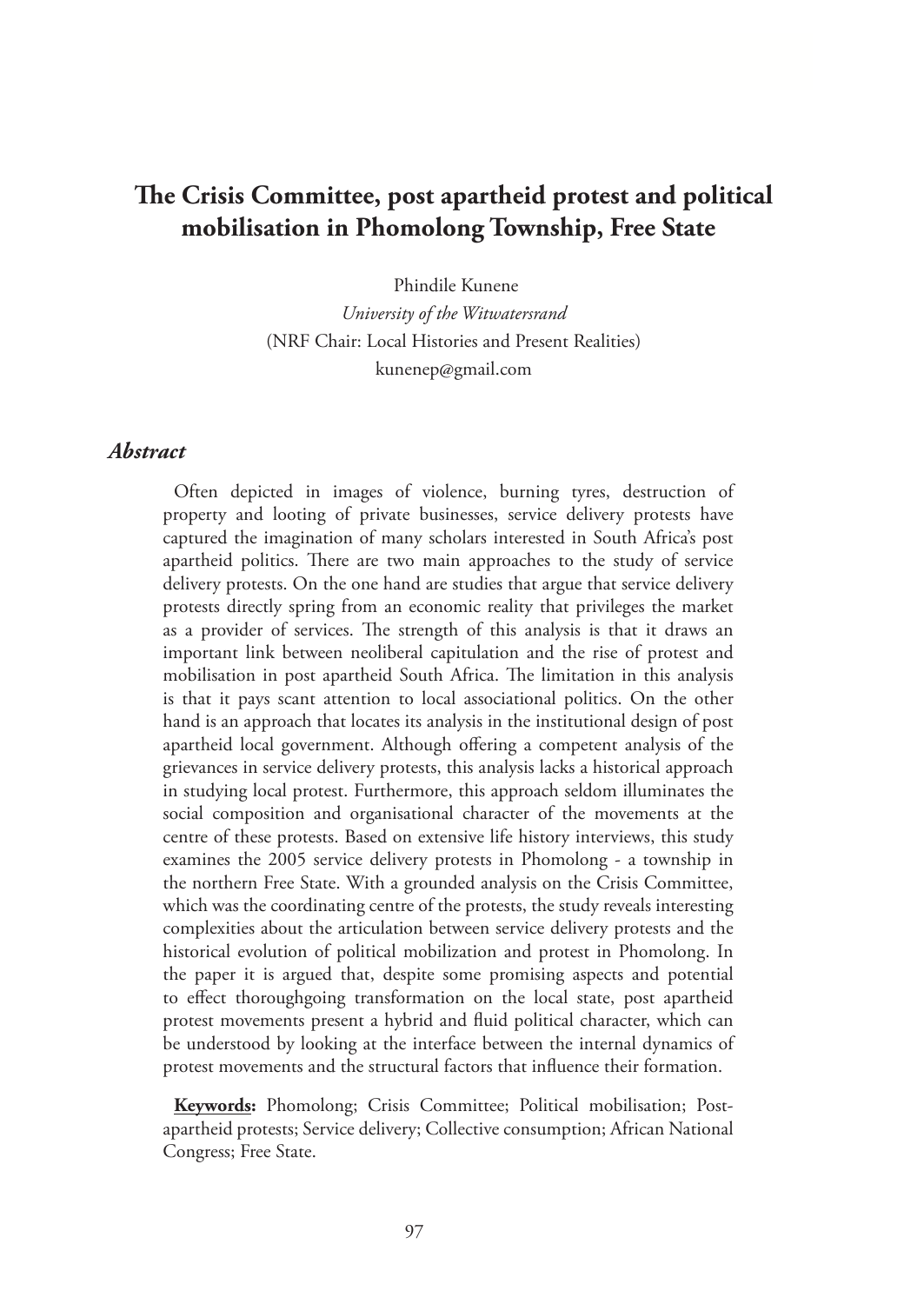#### **Introduction**

There will come a time when the individual South African, uninfluenced by any political ideology but influenced mainly and only by what lies in the interests of the country will come together and advance a course of uniting the people and fighting for the people against this government. It has happened all over the world in many democracies where when tendencies like these creep in, the people depend upon themselves and they will takeover. I am seeing this coming slowly, unless the ANC corrects some of these things.<sup>1</sup>

These words are a hindsight reflection by Banks Tshabangu who was forced to flee Phomolong Township and resign as a councillor following sustained local protests that started in February 2005. Phomolong is an African township situated six kilometres from the small town of Hennenman in the northern Free State. Hennenman and Phomolong form part of the Matjhabeng local municipality, which consists of other towns such as Odendaalsrus, Welkom, Virginia, Allanridge and their adjoining African townships.2 Phomolong Township was proclaimed on the  $14<sup>th</sup>$  of April 1950. Its establishment was as a result of the relocation of Africans from the centre of Hennenman town in 1952.3

This article eschews a discussion on the casual factors behind these service delivery protests in Phomolong and pays more attention to the social agents behind these protests. This is done through extensive interviews of the activists in the Crisis Committee, which was the coordinating centre for the 2005 protests in Phomolong. The conceptual framework employed is based on two central themes, collective consumption and local associational politics. Collective consumption refers to state provided services and functions in the reproduction of labour. Manuel Castells contends that collective consumption leads to the politicisation of the local state in various ways and through this politicization, generates conditions for the formation of inter-class alliances. For Castells, struggles based on collective consumption present enormous possibilities for revolutionary change and open avenues to overturn how the capitalist local state organises collective consumption.<sup>4</sup> Local association politics are explored in this paper through a magnified look at the Crisis

<sup>1</sup> Wits collection, Local Histories, Present Realities Collection, Interview, P Kunene (MA Student)/B Tshabangu (former Phomolong Councillor), 20 September 2009.

<sup>2</sup> *Matjhabeng annual report 1 July 2007- 30 June 2008*, June 2008 (available at: http://mfma.treasury.gov.za/ Documents/06.%20Annual%20Reports/2007-08/02.%20Local%20Municipalities/FS184%20Matjhabeng/ FS184%20Matjhabeng%20Annual%20Report%202007-08.pdf), as accessed on 20 February 2009.

<sup>3</sup> National Archives (NA) Pretoria, Reference NTS 5749 346/313K, Memorandum on the new location for Hennenman, 26 May 1952.

<sup>4</sup> M Castells, *City, class and power* (New York, St Martin's Press, 1978).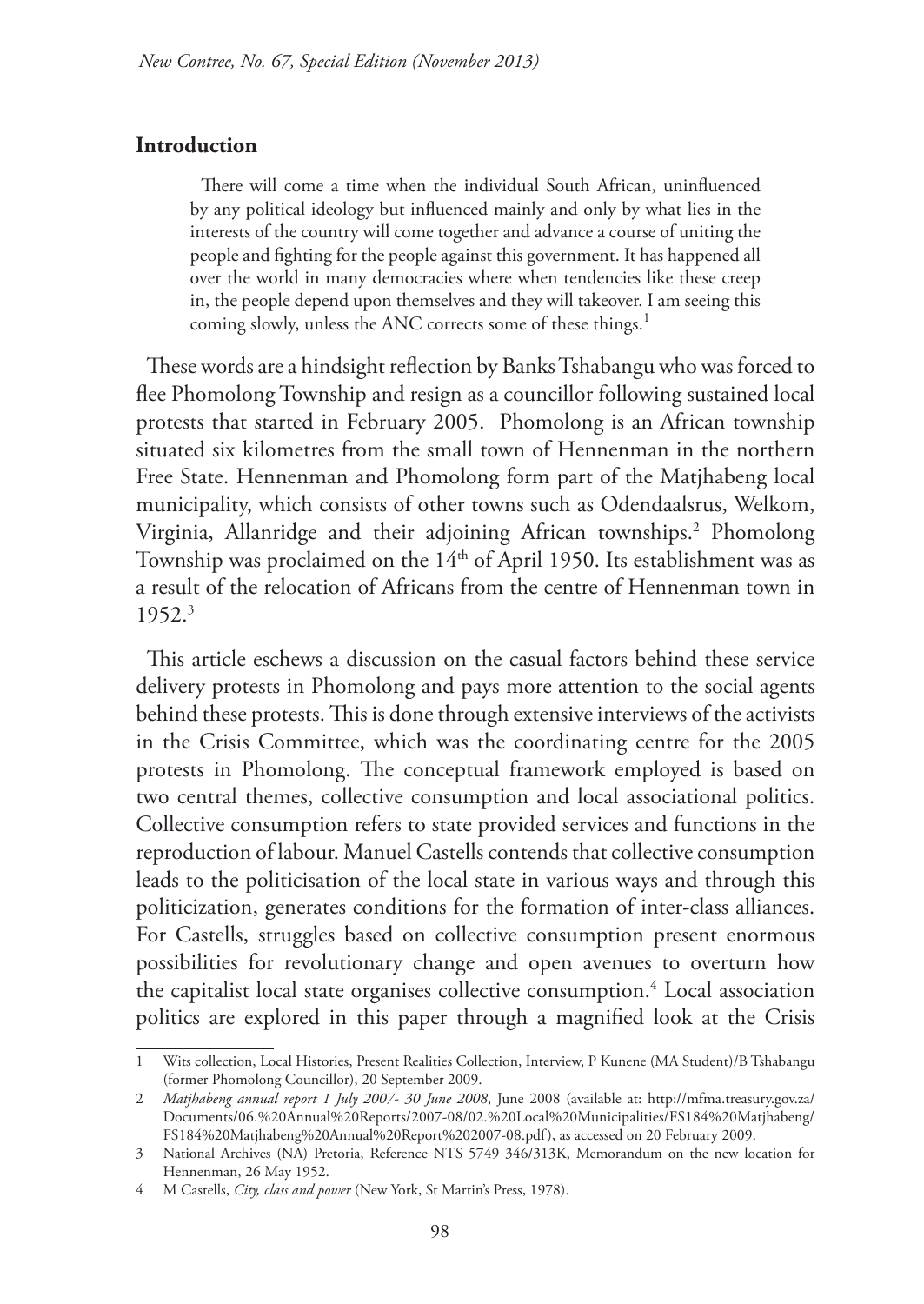Committee's internal dynamics as well as its relationship with the local state and the ANC.

The article posits that although the rise of the Crisis Committee can be squarely located within the rising contradiction between the local state's imperative to provide the means of collective consumption and the structural constraints imposed by neoliberalism, political power struggles in local ANC branches and the local state were undeniable mediating factors in the eruption of the 2005 Phomolong protests. In addition, despite some of its promising aspects and potential to effect thoroughgoing transformation on the local state, the Crisis Committee's hybrid and fluid political character and its failure to craft a radical critique of the status quo should induce some scepticism on the part of those committed to a radical transformation of capitalist South Africa. An analysis rooted in the internal dynamics of protest movements as well as the structural context from which they arise presents possibilities for understanding the social conflicts currently taking place in many South African townships.

## **The character of service delivery protests**

Service delivery protests have become an integral part of South Africa's body politics in recent years. Recent data shows that these protests were particularly frequent in 2009 and were, during this time, increasingly marked by violence and the destruction of property.<sup>5</sup> Several studies have explored the causal factors behind local community protests in the post-apartheid era.6 On the one hand are studies that argue that service delivery protests directly spring from an economic reality that privileges the market as a provider of services.<sup>7</sup> According to this analysis, community struggles in the post apartheid period are buttressed by the unevenness of municipal services, the politics of privatisation, massive cuts in intergovernmental grants and cost recovery. All these factors stifle the local state's ability to perform certain service delivery

<sup>5</sup> K von Holdt, "Overview-insurgent citizenship and collective violence: Analysis of case studies", von Holdt et al, *The smoke that calls – insurgent citizenship, collective violence and the struggle for a place in a new South Africa*  (CSVR/SWOP, July 2011).

<sup>6</sup> Compare R Ballard et al, *Voices of protest: Social movements in post-apartheid South Africa* (University of Kwazulu Natal Press, University of Kwazulu Natal, 2006) and L Botes et al, *The new struggle: Service related unrest in South Africa*, (Centre for Development Support, University of Free State, 2007).

<sup>7</sup> P Bond, *Cities of gold, townships of coal - essays on South Africa's new urban crisis* (Africa World Press, New Jersey, 2000).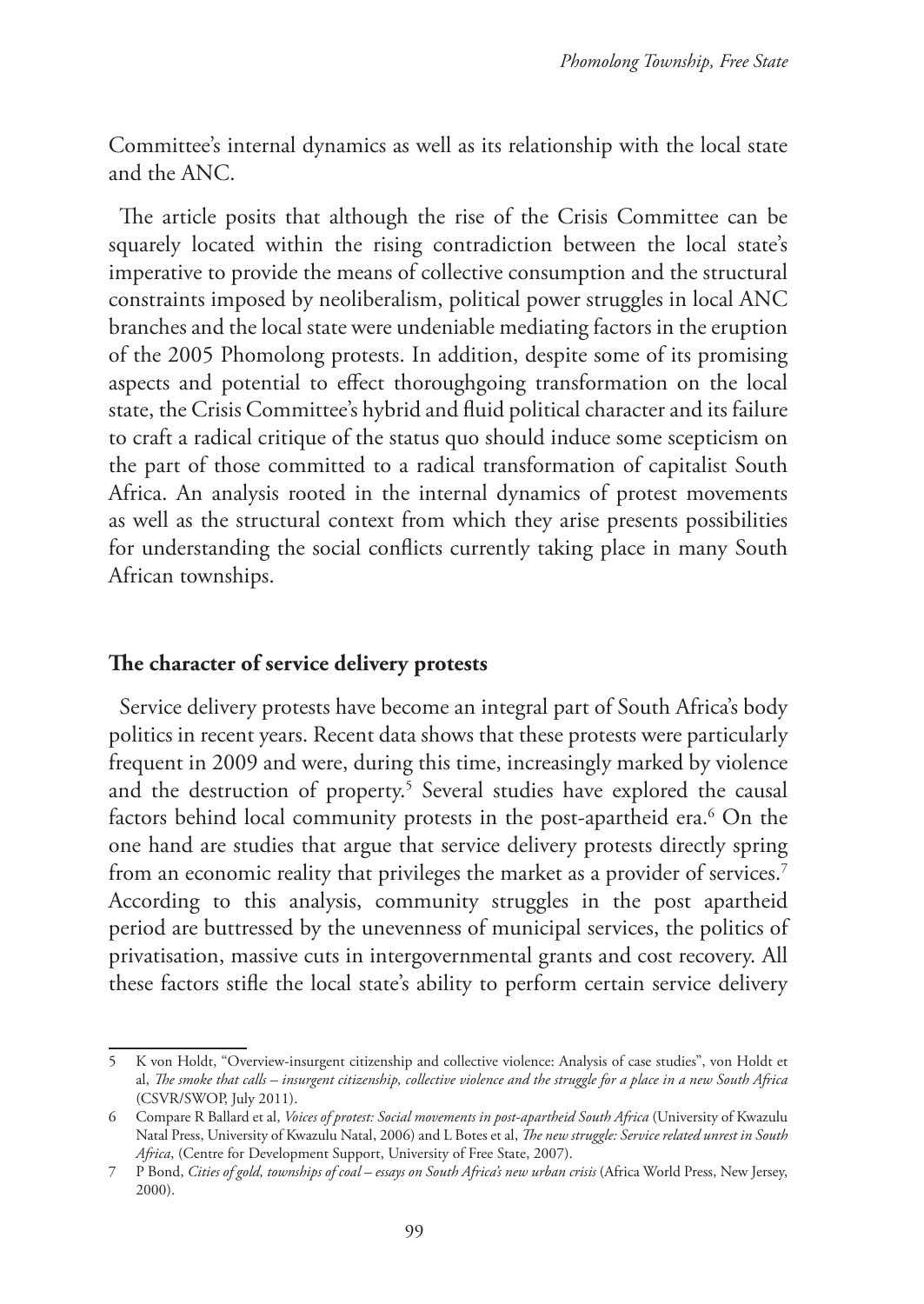functions.8 The strength of this analysis is that it draws an important link between the state's submission to neoliberalism and the rise of protest and mobilisation in post apartheid South Africa. The limitation however is that it pays scant attention to local associational politics, in particular the relationship between protest movements, ANC branches and the local state and sheds little light about social agents behind the protests and their different motives for participating in protest movements.

On the other hand is an approach that locates its analysis of service delivery protests in the institutional design of post apartheid local government. It argues that current local government architecture provides political parties with a monopoly over the distribution and administration of local government resources and enhances patronage and clientelism.9 The ineptitude of ward committees, intergovernmental relations, municipal inefficiency and the breakdown of the relationship between ward councillors and their constituencies are cited as the main reasons behind protests.10 Overall, this analysis is cautious about the possibilities of some of these protest actions, in particular the implications for the ANC's electoral support. This analysis is not without weaknesses. It provides an inadequate study of these protests and the people that participate in them. It also gives a rather state centric approach with little information about the self-perceptions of the participants in such protests. Additionally, there is no attempt to draw a connection between how the neoliberal macroeconomic policies have affected the (local) state's capacity to live up to the expectations of South Africa's poor.

According to some scholars, a rapid process of class formation also accompanies the rise in post-apartheid protests. This school of thought contends that the rise of the new elite has a dislocating effect on the "large underclass of the unemployed".<sup>11</sup> This process, combined with the dislocating

<sup>8</sup> S Mottair & P Bond, "The politics of discontent in Durban", *Politikon: South Africa's Journal of Political Studies*, 39(3), December 2012, pp. 309-330.

<sup>9</sup> Compare L Staniland, "'They know me, I will not get a job': Public participation, patronage, and the sedation of civil society in a Capetonian township", *Transformation,* 66/67, 2008, pp. 34-60; D Atkinson, "Taking to the streets: Has developmental local government failed in South Africa?", S Buhlungu, et al*, The state of the nation* (Pretoria, Human Sciences Research Council, 2007); C Benit-Gbaffou, "Are practices of local participation sidelining the institutional channels? Reflections from Johannesburg", *Transformation*, 66/67, 2008, pp. 1-33; D Piper & L Deacon, "Party politics, elite accountability and public participation: Ward committee politics in Msunduzi Municipality", *Transformation,* 66/67, 2008, pp. 61-82.

<sup>10</sup> S Oldfield, "Participatory mechanisms and community politics: Building consensus and conflict"*,* M van Donk et al, *Consolidating developmental local government: Lessons from the South African experience* (Cape Town, University of Cape Town Press, 2008).

<sup>11</sup> K von Holdt, "Overview-insurgent citizenship and collective violence…", K von Holdt et al, *The smoke that calls …*, CSVR/SWOP, July 2011, p. 11.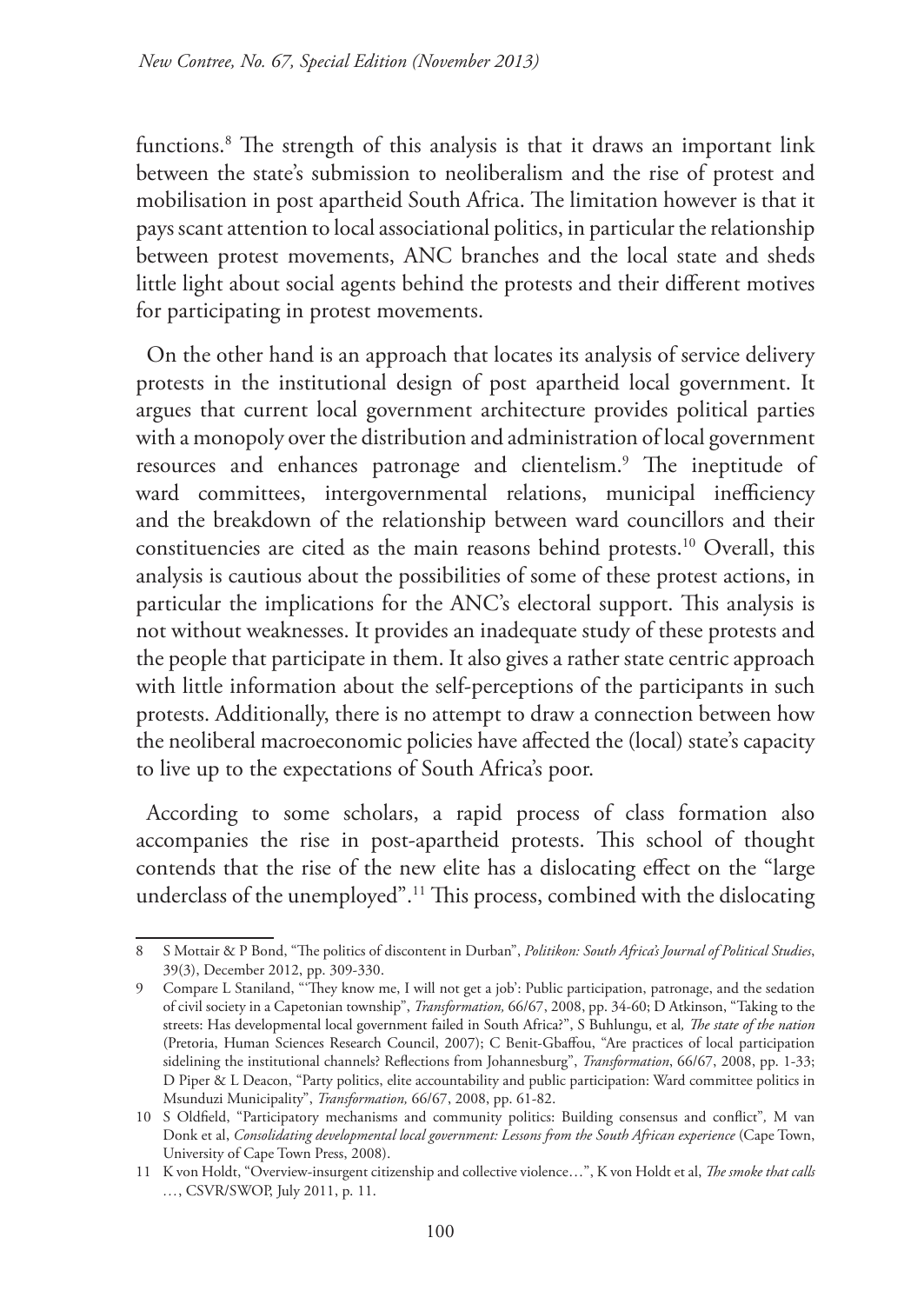effects of democracy and accompanied by neoliberal economic restructuring, has given rise to a differentiated citizenship in which despite formal guarantees of equality, the elite is accorded different treatment, rights and privileges. Out of this context, arise the struggle to "destabilise the differentiated".12

Alexander identifies three possible effects of community protests on the local state and local politics.<sup>13</sup> In the first scenario, the ANC as the dominant political actor, simply reacts to these local protests through a range of political manoeuvres which include co-opting protest leadership, removing unpopular councillors, making some cosmetic improvements in the communities concerned and increasing political repression. What impedes the real transformation of the state of local government and service provision at a local level, according to Alexander, are conservative economic policies and the hostile economic period. The second option is that these protests will lose momentum if protracted popular mobilisation and violence is seen as having minimal success. In such a scenario, communities might slip into cocoons of apathy. The third scenario has more positive prospects. In this case, local community protests will give birth to a wave of general and interconnected popular mobilisation against the disappointments of democracy. However, despite his dose of optimism, Alexander stops far short of painting these local struggles with a "revolutionary" brush and contends that they are more likely to feed into reformist notions of governance rather than call for a complete overhaul of the system.<sup>14</sup>

Von Holdt et al share similar sentiments with Alexander and points to some of the regressive features of these protest movements, which include gender and national discrimination (xenophobia) as well as the excessive use of violence to settle political and social disputes. The study cautions that instead of giving rise to revolutionary outcomes, these protests are more amenable to producing a "precarious society". This pessimism is also driven by the presence and leading role of "political entrepreneurs", who utilise popular mobilisation as a means through which to settle political scores and advance their own upward social mobility. The relationship between communities and these political entrepreneurs is often a symbiotic one, with the latter utilising

<sup>12</sup> K von Holdt, "Overview-insurgent citizenship and collective violence…", K von Holdt et al, *The smoke that calls …*, CSVR/SWOP, July 2011, p. 38.

<sup>13</sup> Alexander applies caution in ascribing "revolutionary" labels to these service delivery protests and argue that they are more likely to feed into reformist notions of governance rather than call for a complete overhaul of the system. P Alexander, "Rebellion of the poor: South Africa's service delivery protests – a preliminary analysis", *Review of African Political Economy*, 37, 123, March 2010, pp. 25-40.

<sup>14</sup> P Alexander, "Rebellion of the poor…", *Review of African Political Economy*, 37, 123, March 2010, p. 38.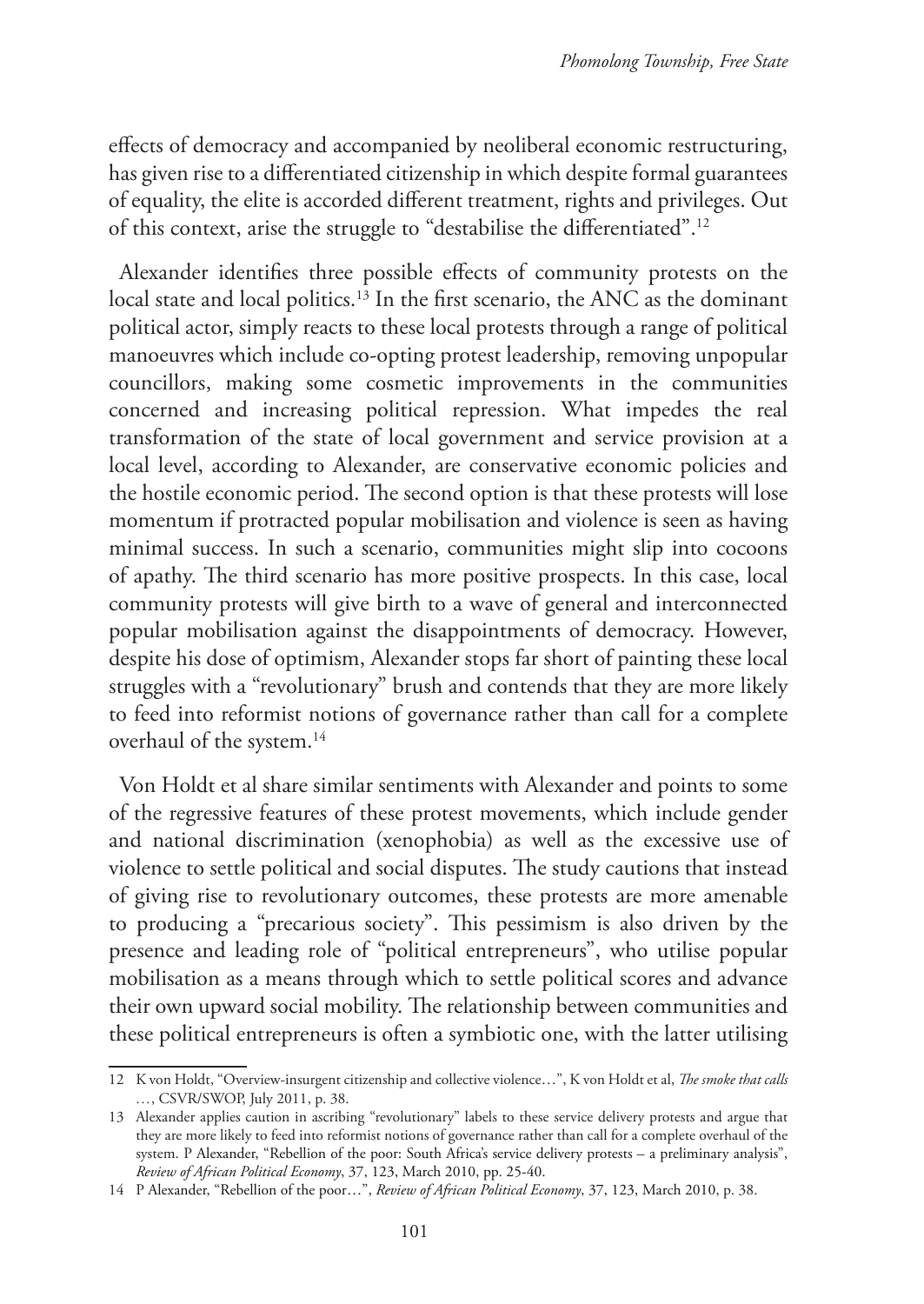the former's proximity and experience with political processes to air their grievances, whilst political entrepreneurs use mass mobilisation to advance their political battles.<sup>15</sup>

A few scholars have also argued that these protests present little opportunities for autonomous civil society organisations at a local level.<sup>16</sup> The main reason for this is that the ANC at a local level is able to represent itself as both a "people's liberator" at a grassroots level whilst simultaneously being the political party at the helm of state power.17 The result is what Von Holdt et al call the "subaltern classes" that are denied a vehicle in the form of autonomous civil society organisation through which to channel their grievances and advance the struggle for an equitable citizenship.18

#### **The genesis of the Crisis Committee**

When protests erupted in Phomolong, some analysts were caught by surprise. It was difficult to understand why such "a quiet place"<sup>19</sup> suddenly dominated the headlines of the national newspapers, drawing in the highest levels of the ANC and the government into the protest.<sup>20</sup> According to the testimonies gathered, the Phomolong protests started in early February 2005 and ended in September 2005 when the ANC councillor Banks Tshabangu officially resigned from the council.<sup>21</sup>

Service delivery issues were important in the protests. The bucket system was an acute problem in Phomolong.22 In 2001, only 50.3% of the population had access to a flushing toilet. The percentage of people using a pit toilet or with no sanitation at all increased from 10.6% and 1.9% in 1996 to

<sup>15</sup> K von Holdt, "Overview-insurgent citizenship and collective violence…", K von Holdt et al, *The smoke that calls…,* CSVR/SWOP, July 2011, p. 11.

<sup>16</sup> L Staniland, "'They know me, I will not get a job'…", *Transformation,* 66/67, 2008, pp. 34-60.

<sup>17</sup> K von Holdt, "Overview-insurgent citizenship and collective violence…", von Holdt et al, *The smoke that calls…,* CSVR/SWOP, July 2011, p. 14.

<sup>18</sup> K von Holdt, "Overview-insurgent citizenship and collective violence…", von Holdt et al, *The smoke that calls…,* CSVR/SWOP, July 2011, p. 11.

<sup>19</sup> M Mokoena, "Phomolong: Once a quiet township, now in turmoil", *City Press*, 20 February 2005, p. 19. This characterisation of Phomolong as a quiet place was rather inaccurate given the history of protest and resistance in the area.

<sup>20</sup> M Mokoena, "Protests rock Free State towns: ANC suspects role of Boeremag in upheavals", *City Press*, 20 February 2005, p. 19.

<sup>21</sup> Wits collection, Local Histories, Present Realities Collection, Interview, P Kunene (MA Student)/SN Madia (Crisis Committee member), 25 October 2009.

<sup>22</sup> Phomolong Community Memorandum, Service delivery, 6 February 2005.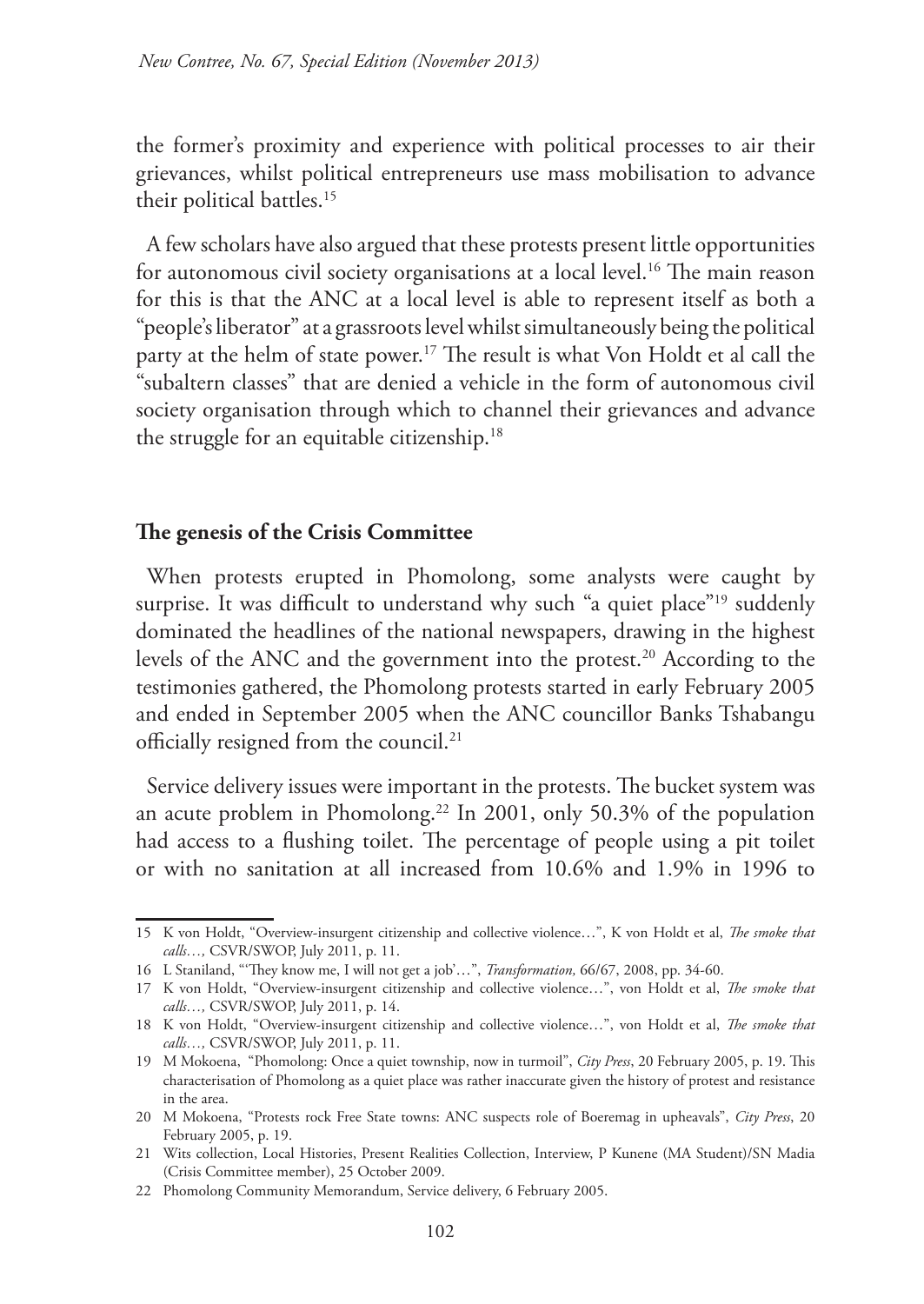13.4% and 3.5% respectively. The percentage of people living in informal housing in Phomolong and Hennenman (28.6%) in 2001 was also higher than the Majhabeng's average of 13.2% during the same period. Although the number of people without access to electricity decreased from 32.2% in 1996 to 22.8% in 2001, affordability remained a major issue.<sup>23</sup> Water cut-offs also became rife especially between 1999 and 2000. The spate of water disconnections increased from 25 households in December 1998 to 762 households in March of 1999.24 The Crisis Committee linked service delivery challenges in Phomolong with Tshabangu's leadership and called for his immediate resignation.<sup>25</sup>

The protest can be traced back to an ANC branch meeting that took place in January 2005, where an altercation ensued between the chairperson of the ANC, Banks Tshabangu and one of Branch Executive Committee (BEC) members. The bone of contention in this meeting was how Banks Tshabangu who was also the local councillor was "privatising employment opportunities", preferring to give jobs to those loyal to him and to those with questionable "struggle credentials". Tshabangu's response to these probes would spell his downfall. One of Tshabangu's detractors in this meeting, "Ndade" Morake reports that he informed some of his comrades who were also suffering the same frustration of unemployment: "it's tough inside the ANC. This thing that we are going to be deployed is not easy. We must just find our own jobs."26 This realisation and disillusionment led Morake, "Power" Mthenjana and Ndade Tshosane to the decision to search for jobs at the local municipality. Their plight was evident as they hitchhiked their way to Welkom, which is about forty kilometres from Phomolong.27 The interaction of the three men with the officials in the local municipality was to demonstrate just how far Tshabangu's patronage networks stretched. After being denied the job opportunity, with Tshabangu's instructions stated as the reason, the three men decided: "things are going to change in Hennenman."28 What followed was a protest that

<sup>23</sup> L Botes et al, *The new struggle: Service related unrest in South Africa* (Centre for Development Support, University of Free State, 2007) p. 1.

<sup>24</sup> Minutes of the Hennenman Transitional Local Council, 21 January 1999.

<sup>25</sup> M Mokoena, "Protests rock Free State towns: ANC suspects role of Boeremag in upheavals", *City Press*, 20 February 2005, p. 19; P Kunene (Local Histories, Present Realities), MA Student, Wits University, interview, M Madia (Crisis Committee member), 1 December 2009.

<sup>26</sup> Wits collection, Local Histories, Present Realities Collection, Interview, P Kunene (MA Student)/N Morake, (Crisis Committee member), 27 November 2009.

<sup>27</sup> Wits collection, Local Histories, Present Realities Collection, Interview, P Kunene (MA Student)/BP Mthenjana (Crisis Committee member), 27 November 2009.

<sup>28</sup> Wits collection, Local Histories, Present Realities Collection, Interview, P Kunene (MA Student)/N Morake, 27 November 2009.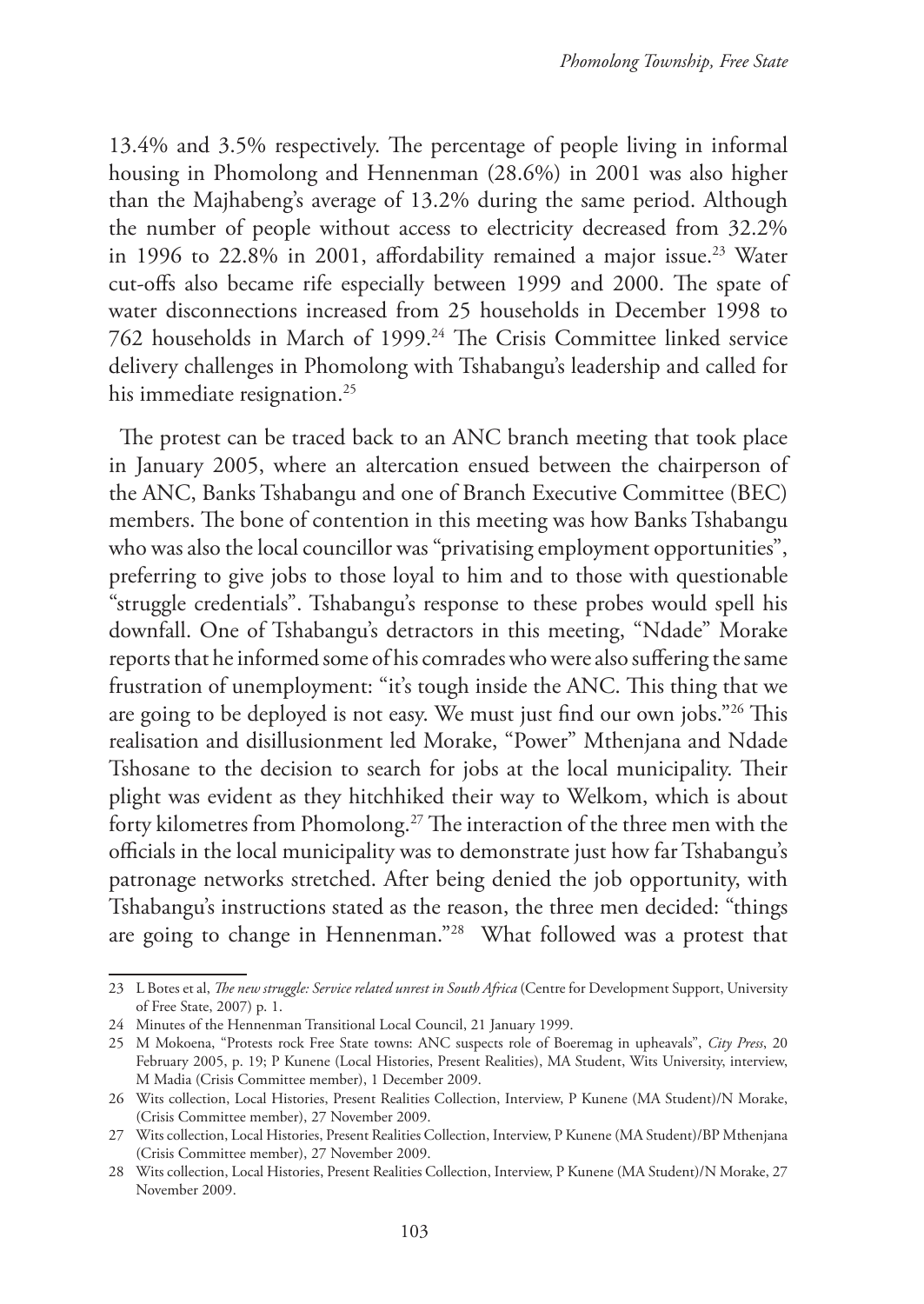would bring the township to a standstill.

Tshabangu became the primary target as he was perceived as central in dispensing patronage and controlling access to the resources commanded by the local state. To carry out the task of removing the councillor, the three realised that it would be difficult to mobilise residents without a clear compilation of grievances around the slow pace of service delivery and corruption in the area. They had to convince more people to become involved in the action. The fear was that the three were people known to be historical acquaintances of the councillor, a fact that meant that they were devoid of legitimacy. Pursuing the fight against Tshabangu without co-opting other people meant that they would be perceived only as disgruntled former friends of the councillor.29 The Crisis Committee was born out of this realisation in a community meeting convened on 2nd February 2005 in Phomolong's oldest high school - Bahale. In this meeting, a number of residents volunteered to form part of the committee to formulate protest demands and coordinate the community's direct action by applying for marches and organising future mass meetings.30 The involvement of the broader section of Phomolong residents was the initial step in transcending the parochial identity of the Crisis Committee as a committee of disaffected people. This move boosted its legitimacy.

#### **The social composition of the Crisis Committee**

A discussion on the social composition of the Crisis Committee is important for understanding the different motivations and persuasions of the people who formed the coordinating centre for the 2005 protests. In total, these participants were fifteen (15). Additional to this fifteen were people who erratically attended the Crisis Committee's daily meetings. Of the fifteen members, four (4) were women, two (2) of whom recused themselves from the committee. Some of the participants in the Crisis Committee were Tshabangu's historic allies who had worked with him as an ANC leader at branch level and a councillor in the municipality.

<sup>29</sup> Wits collection, Local Histories, Present Realities Collection, Interview, P Kunene (MA Student)/M Tsolanku (Crisis Committee member), 20 January 2009; Wits collection, Local Histories, Present Realities Collection, Interview, P Kunene (MA Student)/BP Mthenjana, 27 November 2009.

<sup>30</sup> Wits collection, Local Histories, Present Realities Collection, Interview, P Kunene (MA Student)/N Morake, 27 November 2009.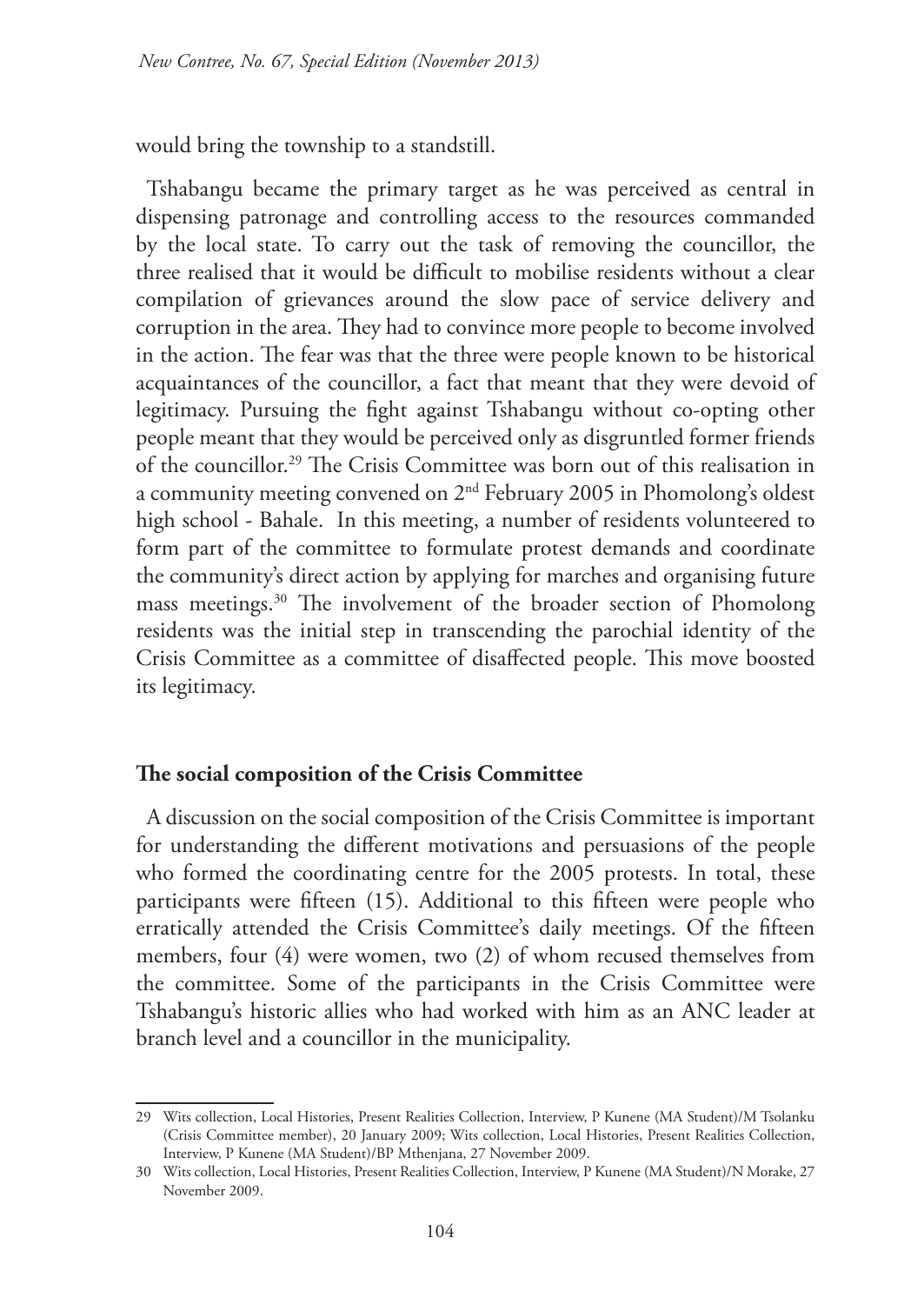Two main characteristics were evident in the Crisis Committee's composition. Firstly, the Crisis Committee had a youthful character, with a majority of its members being under the age of thirty-five. Secondly, most of the activists in the Crisis Committee were also unemployed. Thabo Sethunya, "Power" Mthenjana, Nyathi Madia, Azael Leseba, Ndade Morake, Tshidiso "Mzambiya" Mokati were among the unemployed members of the Crisis Committee.31 Additionally, some of the participants had also witnessed the impact of neoliberal cost-recovery in the country's institutions of higher learning. For instance, Moss Tsolanku dropped out of his studies at Wits University due to a combination of lack of financial and academic support. Three other members of the Crisis Committee also had a history of incomplete higher education. This was Shambe Tsiane, Frank Monyamane and Movers Mohohlo. Tsiane is described as a brilliant comrade who matriculated from Bahale with distinctions in Mathematics and Science. Monyamane and Mohohlo were renowned for their participation in Bahale's debating activities. At the time of the protests, Monyamane and Madikgetla Madia, one of the two women who remained in the Crisis Committee, were pursuing their university studies. Therefore, the Crisis Committee attracted the participation of educated young people whose advancement had been derailed through a combination of both financial and academic exclusions from the country's universities. Some of the activists in the Crisis Committee spent a great deal of time in the local library. They would often gather in the library to read newspapers and ponder complex philosophical questions about "Marxism, Communism and government strategy." This earned them the label "township intellectuals". The label was not an entirely positive ascription. Madia alleges that Tshabangu used this label to mobilise other township youths against this group.

Banks used to address community meetings [and] he would say 'there is a group of people who sit in the library, they portray themselves as the intellectuals of the township, they analyse everything, they plan and do all sorts of things.' So when people come from the community meeting they would tell us that Banks was talking about you, saying you are elevating yourselves into intellectuals of the township.<sup>32</sup>

<sup>31</sup> Wits collection, Local Histories, Present Realities Collection, Interview, P Kunene (MA Student)/T Sethunya (Crisis Committee member), 15 February 2013; Wits collection, Local Histories, Present Realities Collection, Interview, P Kunene (MA Student)/M Madia, 1 December 2009.

<sup>32</sup> Wits collection, Local Histories, Present Realities Collection, Interview, P Kunene (MA Student)/SN Madia, 25 October 2009.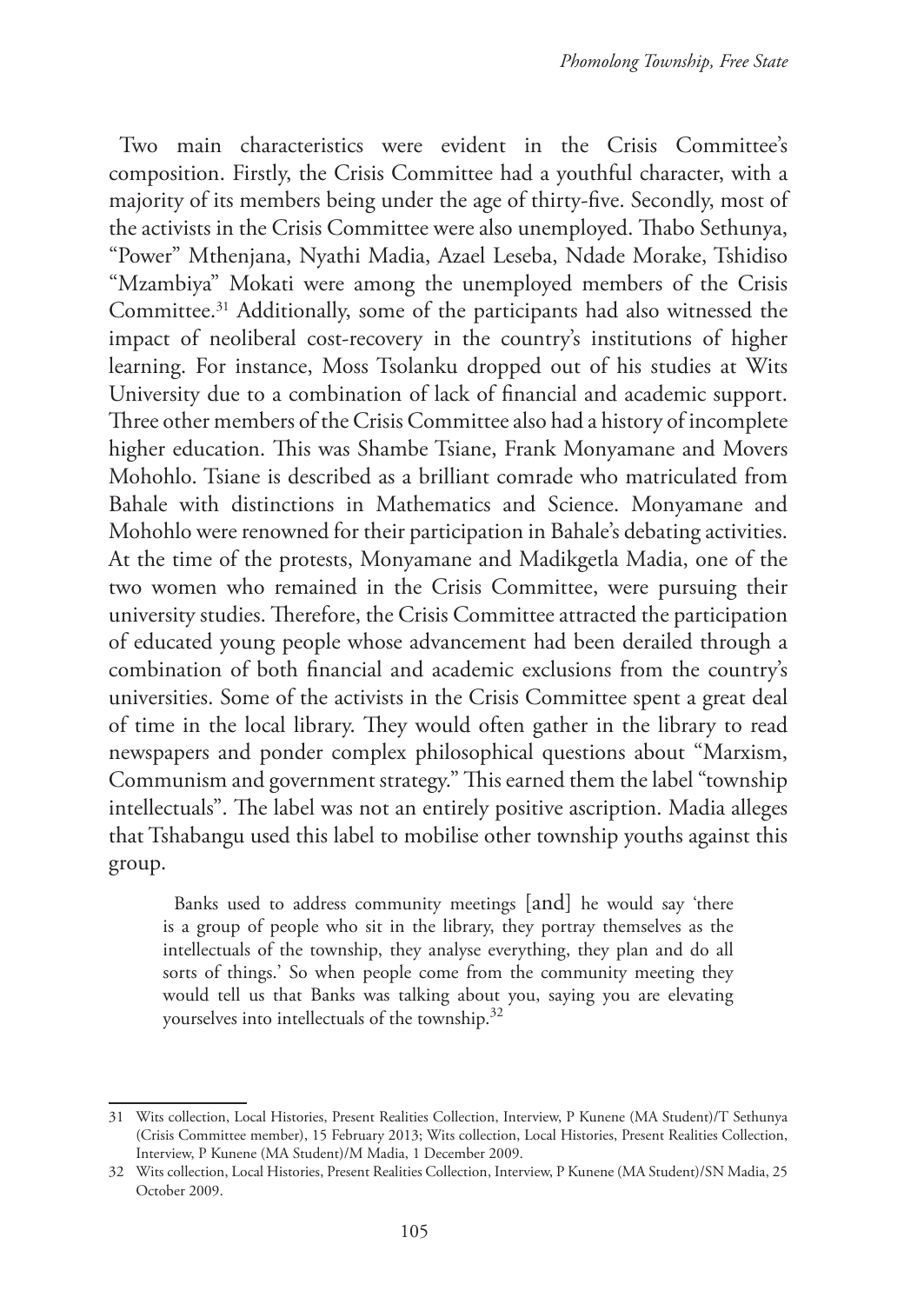Although the Crisis Committee did not imagine itself in this way, the fact that all of its participants were drawn from the township meant that they were well acquainted with the impact of neoliberalism as an economic prescription governing the post-apartheid local state.

While most of its members were young, the Crisis Committee boasted the involvement of two experienced activists from the 1980s namely Sethunya and Mokati. Sethunya, affectionately known as "Commissar" among younger comrades, is renowned for having cultivated a crop of political activists in the area. Mokati was also in the same generation of activists who went to Bahale high school and became involved in early political formations in the area.<sup>33</sup>

The Crisis Committee was comprised almost exclusively, with the exception of Sinde Nhlapo, of individuals linked to the ANC, as supporters and members. As "Power" notes, in the Crisis Committee "we didn't choose where a person came from, who was the person, but people knew that we were ANC members."34 A considerable number of activists in the Crisis Committee lamented the absence of democracy in the ANC. This "absence of democracy" was twofold. Tshabangu was accused of "privatizing" the ANC's recruitment machinery and barring those who differed with him from joining as members. There were also some activists in the Crisis Committee whose ANC membership was suspended allegedly due to Tshabangu's mechanisations.<sup>35</sup>

# **Why we joined the Crisis Committee**

There were several reasons motivating participation in the Crisis Committee. One of the activists argues that she was drawn to participate in the Crisis Committee by the lack of development in the township.

I saw that there was no development in Phomolong, no direction. The only changes took place was the expansion of the township and the building of three more schools to bring the total to six. It was the same as when we were

<sup>33</sup> Wits collection, Local Histories, Present Realities Collection, Interview, P Kunene (MA Student)/T Sethunya, 15 February 2013.

<sup>34</sup> Wits collection, Local Histories, Present Realities Collection, Interview, P Kunene (MA Student)/BP Mthenjana, 27 November 2009.

<sup>35</sup> Wits collection, Local Histories, Present Realities Collection, Interview, P Kunene (MA Student)/F Monyamane (Crisis Committee member), 15 March 2009; Wits collection, Local Histories, Present Realities Collection, Interview, P Kunene (MA Student)/M Tsolanku, 20 January 2009; Wits collection, Local Histories, Present Realities Collection, Interview, P Kunene (MA Student)/SN Madia, 25 October 2009.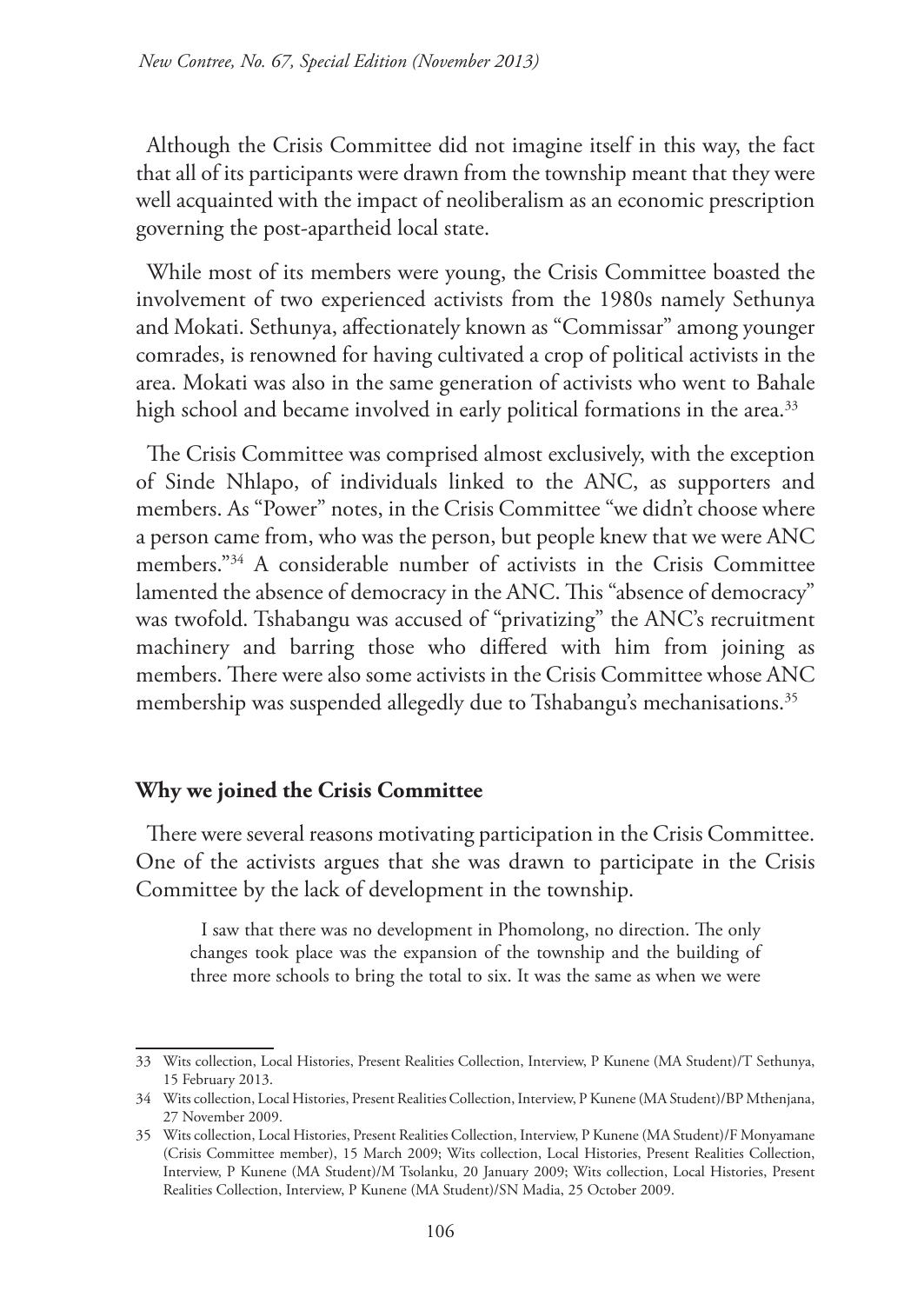young. I realised that Phomolong will not go anywhere unless we change it.<sup>36</sup>

Tshabangu's role in marginalising certain comrades and contributing to the demise of their "political careers" was a key factor driving participation in the Crisis Committee. Tshabangu does not deny this. His analysis concedes that his fallout with the likes of Sethunya and other activists from the 1980s contributed to his political demise. In his words, it was, a "tactical blunder" to exclude this crop of activists when he became mayor and a ward councillor after the consolidation of the municipalities in 2000. Tshabangu also claims that:37

Thabo Sethunya is an example of the pain that divisions have sown... It had to be personal at some point where we couldn't talk to each other. Where there was this communication that had absolutely broken down. So there was no one to facilitate this communication… [W]hen there were secret meetings to deal with me, no one could have neutralised those meetings.

This account is given credence by other testimonies. Commenting on these hostile relations between the two, Madia notes that:<sup>38</sup>

The person he [Tshabangu] hated the most was Sethunya. He would lambast him in every platform of the community. He contributed in the demise of Sethunya's political career. Even if he regrets it now, but he contributed. He is the reason why the likes of Sethunya didn't get ahead in politics.

The reasons for Tshabangu's former allies' participation in the protest are appositely captured by one of the activists in the Crisis Committee:<sup>39</sup>

There were people who were disgruntled in the Crisis Committee. They were close to him and they worked together and he always promised them jobs and failed to deliver for approximately eight years. He had been in the municipality since 1997. There is nothing that he did to upgrade the lives of people. He used those particular people close to him.

Of these people, "Power", Morake and Papi Qaba were central. "Power" and Morake were particularly distraught about Tshabangu's stranglehold over job opportunities in the municipality. One of the participants in the Crisis

<sup>36</sup> Wits collection, Local Histories, Present Realities Collection, Interview, P Kunene (MA Student)/M Madia, 1 December 2009.

<sup>37</sup> Wits collection, Local Histories, Present Realities Collection, Interview, P Kunene (MA Student)/B Tshabangu, 20 September 2009.

<sup>38</sup> Wits collection, Local Histories, Present Realities Collection, Interview, P Kunene (MA Student)/SN Madia, 25 October 2009.

<sup>39</sup> Wits collection, Local Histories, Present Realities Collection, Interview, P Kunene (MA Student)/M Tsolanku, 20 January 2009.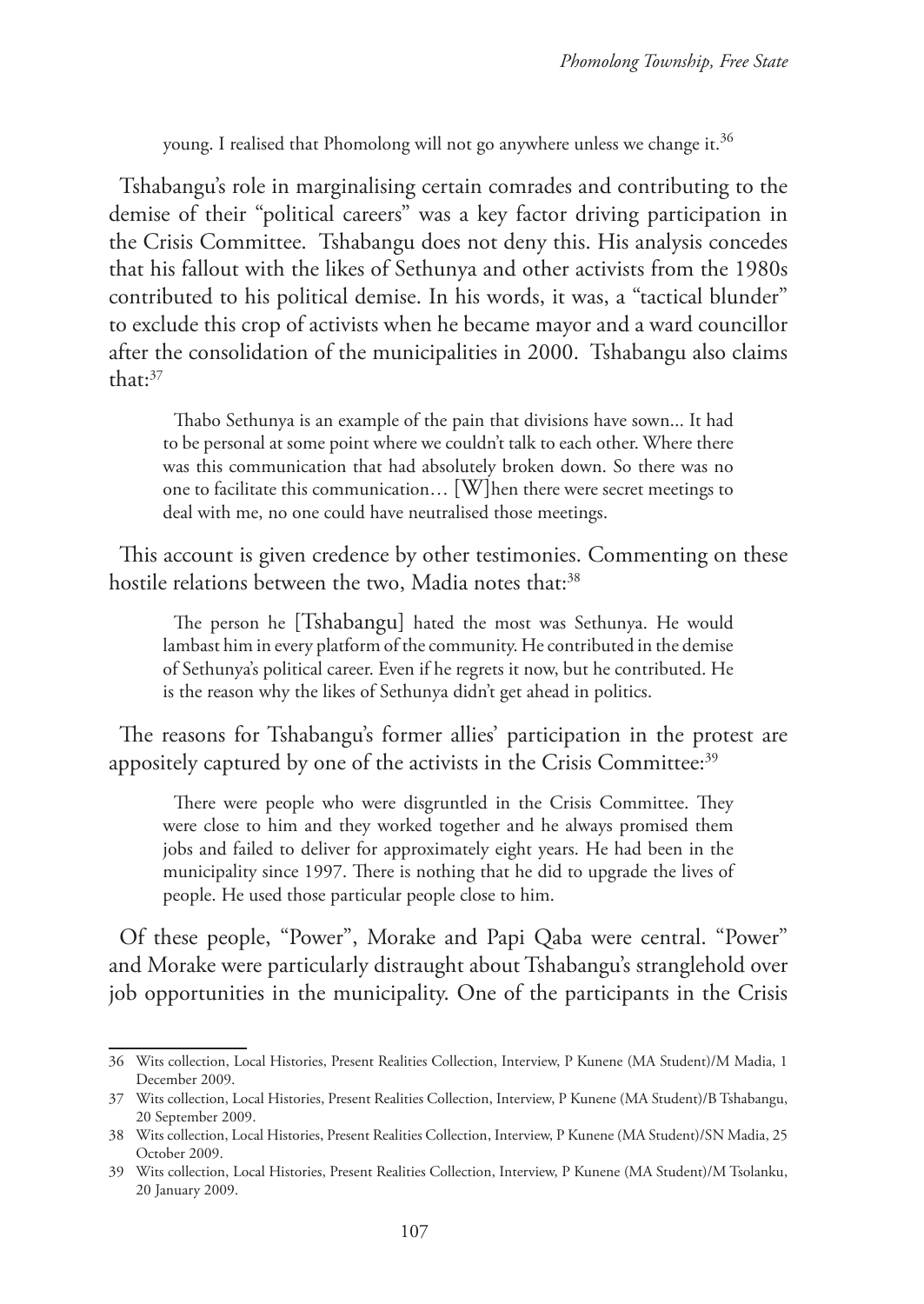Committee captures this expressively when he says that:<sup>40</sup>

We were talking about the role of this man specifically because the region in Mathjabeng told us straight that it's Banks that refused us to be deployed. He told them that the people from Hennenman have jobs already. He used to block everything. We had found the proof after he blocked us from working as general workers in the municipality.

Another victim of Tshabangu's unfulfilled promises is Nyathi Madia, whose relationship with Tshabangu could be traced back to the early 1990s when Madia and other students in Bahale formed part of Tshabangu's core supporters in unseating the Transitional Local Council (TLC) put in place in 1995.<sup>41</sup> Madia maintains that in exchange for mobilising against the first TLC, Tshabangu had promised to "deploy" Madia in the local council once he became the mayor. These close relations turned sour as the years passed and there was still no deployment. Madia adds that in the immediate period before the 2005 protests, Tshabangu was very hostile towards him. In his own words:42

[T]he biggest thing that made us fight this person is hunger in the township. I remember when I was still in Jo'burg and the life there was too fast. I realised that there is no survival there. You are always drunk… we used to speak and say what should happen is that this man must also give us something to eat because we have been there. Why does he want to eat alone? He eats alone therefore we must come up with a strategy to make him go.

Tshabangu was blamed for unfulfilled promises about jobs and deployments. In crude terms, service delivery challenges were but a means to an end. Some have argued that the overwhelming focus on the councillor was justified. Sello Sefuthi's analysis of the protests was that Councillor Tshabangu's leadership style and his alienation from township residents were the critical mix that led to his ultimate demise.<sup>43</sup>

He was one dictator that I have ever known. I have known him from the school days. But mainly the issues there were more about a style of leadership... and the community saying that ons is gatvol [we have had enough] more than service delivery issues.

<sup>40</sup> Wits collection, Local Histories, Present Realities Collection, Interview, P Kunene (MA Student)/N Morake, 27 November 2009.

<sup>41</sup> Wits collection, Local Histories, Present Realities Collection, Interview, P Kunene (MA Student)/SP Sefuthi, 27 November 2009.

<sup>42</sup> Wits collection, Local Histories, Present Realities Collection, Interview, P Kunene (MA Student)/SN Madia, 25 October 2009.

<sup>43</sup> Wits collection, Local Histories, Present Realities Collection, Interview, P Kunene (MA Student)/SP Sefuthi, 27 November 2009.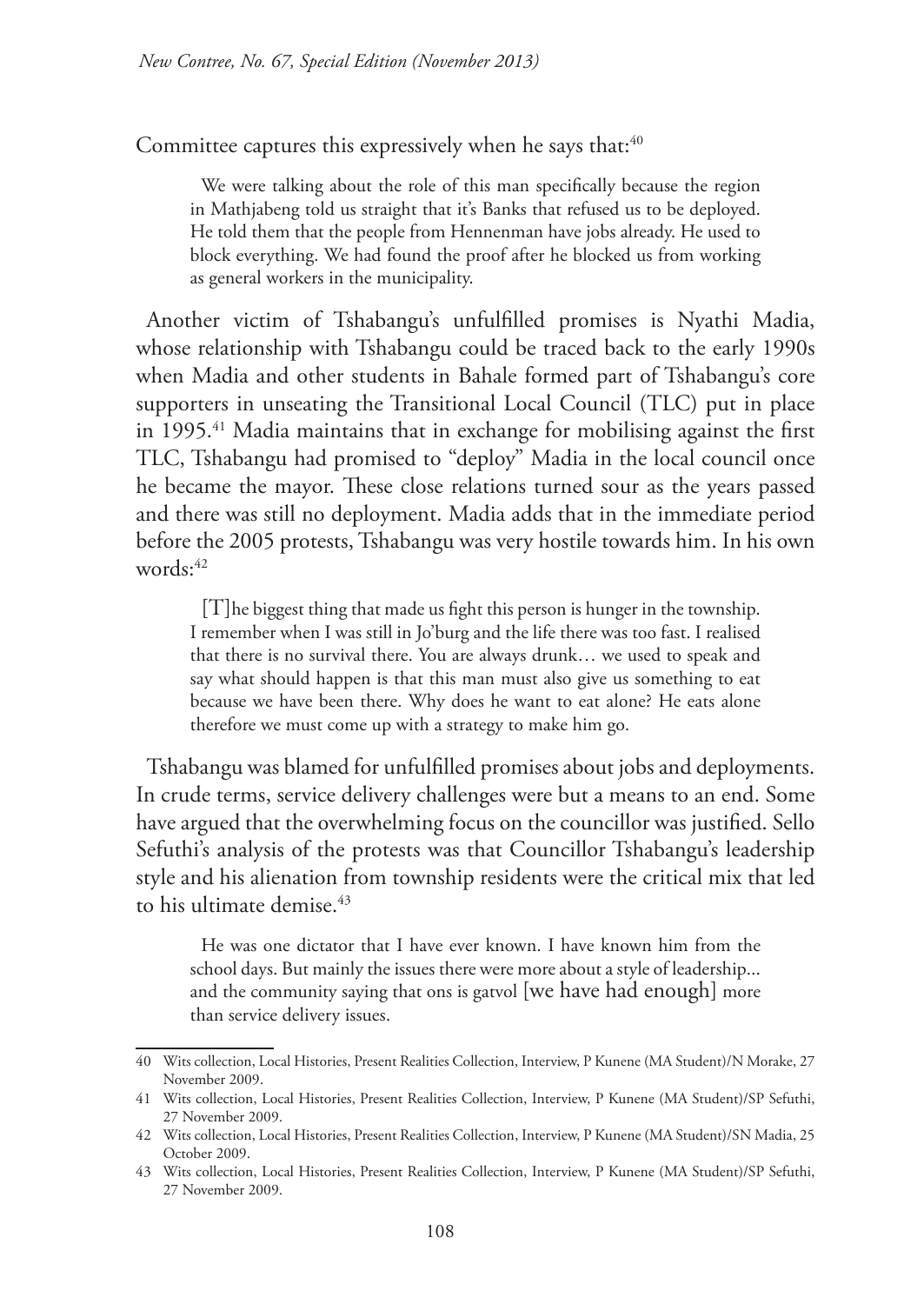Curiously, their participation in the Crisis Committee was also a way of addressing the democratic deficit within the ANC. Tshabangu, according to the participants, had to be removed because he monopolised the political space and the local state's resources. "Power" articulates Tshabangu's domination over political space in this way:<sup>44</sup>

We were saying we are enough (sic) with this councillor 'cause he's the chairperson, he's the secretary, he's the deputy, he is the treasurer! He is all these things!… He was jack-of-all-trades!

Evidently, internal ANC contestations were crucial in building opposition to Tshabangu. Thus, the Crisis Committee's ideas about the democratisation of the political space were solely limited to the internal democratisation of the ANC and eliminating all hurdles to participation within the ANC. The Crisis Committee spent little, if any time, pondering the question of building a grass roots movement that combined demands about the improvement of collective consumption with the struggle for what Castells calls "political self-determination".<sup>45</sup> The latter concept means giving citizens more voice in everyday government and the autonomy to make decisions about what affects them. In fact, "Power" argues that one of the reasons why the mobilisation for the protest could not take place within the ANC was because the ANC had no "democratic" and "vibrant" branches: "We called it the Crisis Committee … because at that time we didn't have active branches."46 Therefore, joining the Crisis Committee was synonymous with restoring democracy inside the ANC.

An analysis by one of Tshabangu's former allies is apposite:<sup>47</sup>

Our assessment was that he was greedy. He held political power for too long. He was once a mayor during that time when municipalities were still independent. People were afraid of him because he had political power and was very greedy... If he was a trustworthy person, Hennenman could have been very far ahead because he was in charge of service delivery and deployments, everything.

<sup>44</sup> Wits collection, Local Histories, Present Realities Collection, Interview, P Kunene (MA Student)/BP Mthenjana, 27 November 2009.

<sup>45</sup> M Castells, *The city and the grassroots: A cross-cultural theory of urban social movements* (Edward Arnold, London, 1983).

<sup>46</sup> Wits collection, Local Histories, Present Realities Collection, Interview, P Kunene (MA Student)/BP Mthenjana, 27 November 2009.

<sup>47</sup> Wits collection, Local Histories, Present Realities Collection, Interview, P Kunene (MA Student)/N Morake, 27 November 2009.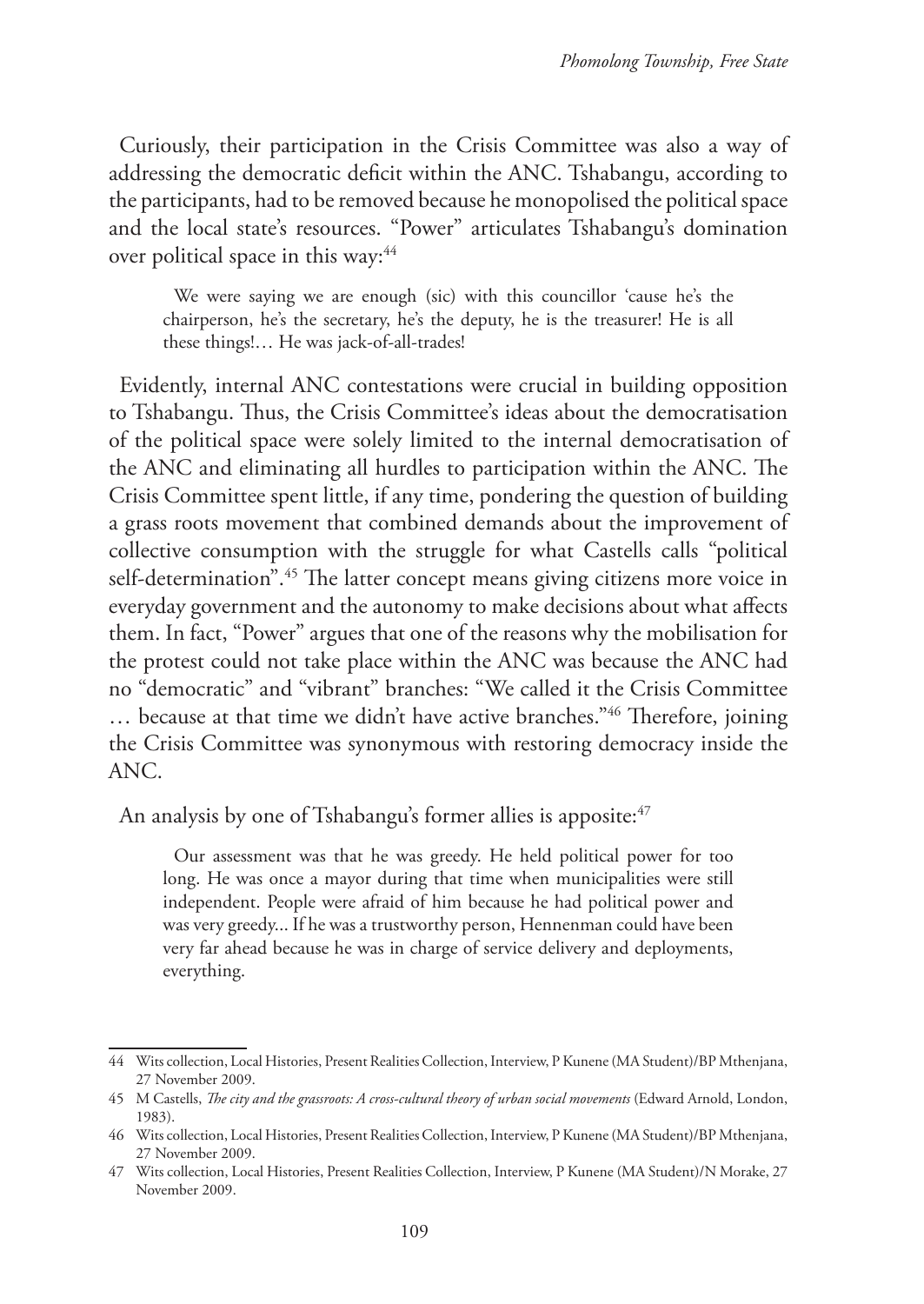Therefore, although many concede, "there were those objective conditions of lack of service delivery", a significant part of this reality was now attributed to Tshabangu who had occupied crucial positions in the municipality since the latter part of the 1990s. Although Tshabangu was not a mayor during this period, it was argued, his legacy contributed, as he was a former mayor. He was still the most influential individual from Hennenman/Phomolong.<sup>48</sup> Additionally, his conduct as a leader also came under fierce challenge. He was viewed as divisive, arrogant and indifferent to the plight of his constituency.<sup>49</sup>

Other individuals outside the Crisis Committee also shared the view that Tshabangu was an estranged leader who exuded arrogance and sowed divisions in the community. For instance, Sello Sefuthi, who was also located in the local state, expressed this sentiment about Tshabangu:<sup>50</sup>

[H]e was a divisioninst (sic) of the worst sort – extremely divisive. He always finds ways to sow division... Banks had been a source of divisions... I am singling this man out. There were personal issues with Banks because Banks is such a leader that would drive with loud music slowly in the township.

In short, the reasons for joining the Crisis Committee ranged from a need to advocate for development in the area to challenging Tshabangu's perceived power and stranglehold over resource distribution and patronage.

# **"We are not a Concerned Group – we are a Crisis Committee"**

There is no doubt that those who initially plotted Tshabangu's downfall were cautious of the limitations of crafting a collective identity solely based on their exclusion from Tshabagu's patronage network. Developing a mode of organising that would harness the prevailing discontent and, in so doing, transcend the Crisis Committee's narrow base and galvanise Phomolong residents was extremely important. It was upon this realisation that a strategy was developed to integrate other people who enjoyed some distance from the councillor as well as to craft the protest demands in such a way that they began to address issues relating to services, unemployment and poverty in

<sup>48</sup> Wits collection, Local Histories, Present Realities Collection, Interview, P Kunene (MA Student)/M Tsolanku, 20 January 2009.

<sup>49</sup> Wits collection, Local Histories, Present Realities Collection, Interview, P Kunene (MA Student)/SP Sefuthi, 27 November 2009.

<sup>50</sup> Wits collection, Local Histories, Present Realities Collection, Interview, P Kunene (MA Student)/M Tsolanku, 20 January 2009.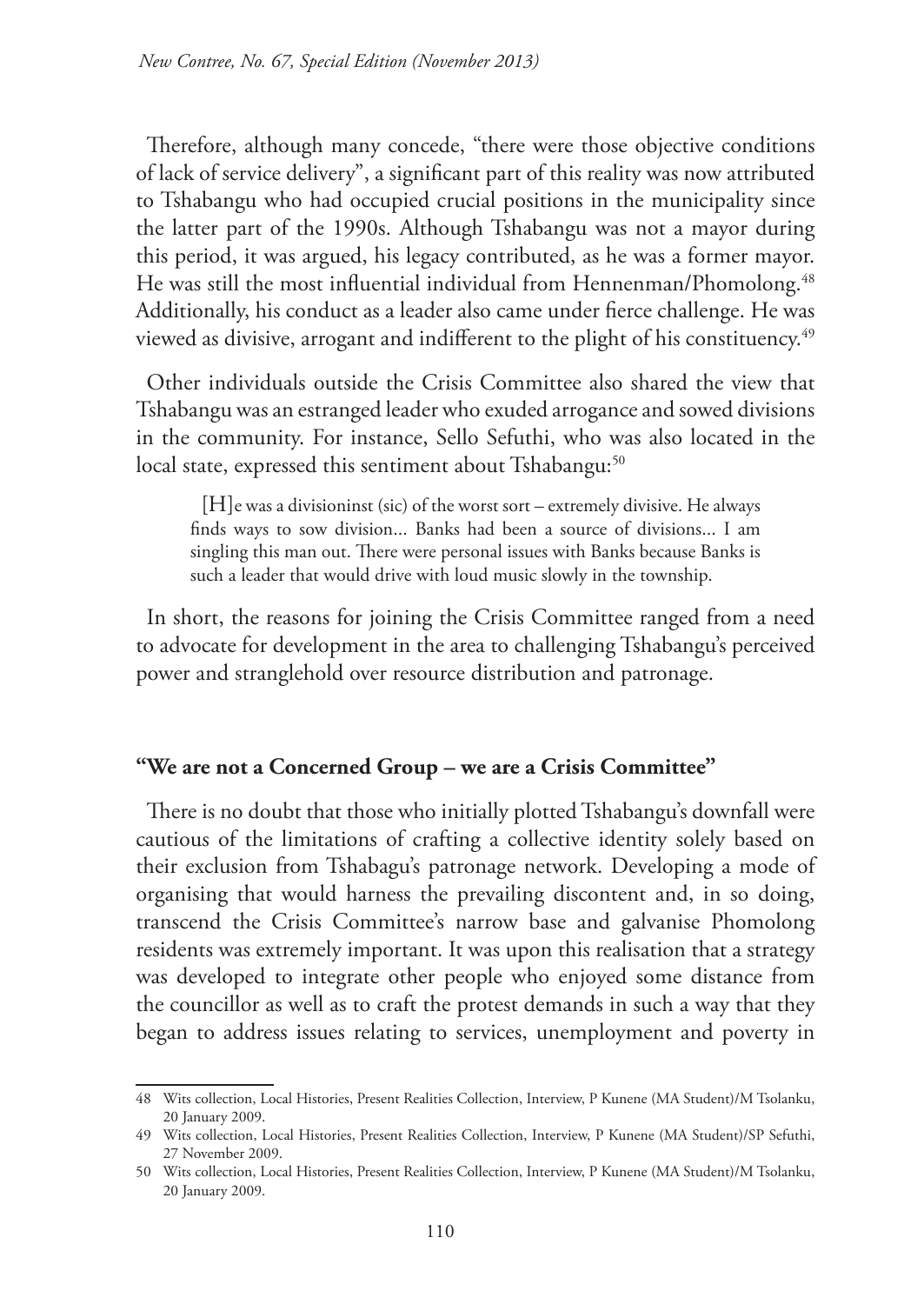the area. Without this, there would be little distinguishing Tshabangu from his former allies who had crossed the Rubicon moving further away from his influence in the ANC and the local state. The Crisis Committee argued that the lingering crisis of distribution and access to the means of collective consumption was inextricably linked to Tshabangu's leadership and actions.<sup>51</sup> Tshabangu's recurrence in Phomolong's history, as a youth activist, an agitator against transitional government structures installed in Phomolong and later as the mayor of the merged Phomolong and Hennenman council gave credence to the postulation that his presence in the township's politics had been destructive. The result was that although the protest mainly targeted the legacy of apartheid and the impact of neoliberal policies on the distribution of the means of collective consumption at a local level, these were solely attributed to only one occupant of the local state – Tshabangu. This demonstrated the conspicuous absence of a coherent ideology that could serve as a mobilising cloak for these protests and provides some basis to be cautious about the revolutionary possibilities that can be ushered in by these protests.

The articulation of a coherent opposition to the status quo by the Crisis Committee did not go unchallenged by those who were in power. From the onset the ANC and government formulated a counter critique of the Crisis Committee. ANC leaders at a regional and provincial level attached several unpleasant names to the Crisis Committee. These labels ranged from "third force", "white sponsored" and a black extension of the white right wing extremist group – the "Boeremag",<sup>52</sup> to a concerned group of unemployed dagga smoking youths.<sup>53</sup> The central message was that the protests were illegitimate and should be denounced as opportunistic and posing a real threat to government delivering services to citizens.<sup>54</sup> Tshabangu also referred to the Crisis Committee as the "secret core" and argued that it arose as a result of his failure to fulfil many of his comrades' "unreasonable expectations" about jobs and deployments.<sup>55</sup>

The Crisis Committee rejected these labels. Most fiercely, it took issue with being called a concerned group as it argued that this label had connotations of criminality and therefore illegitimacy. Importantly, the label had the potential

<sup>51</sup> Phomolong Community Memorandum, Service delivery, 6 February 2005.

<sup>52</sup> The "Boeremag" is perceived as a right-wing activism group with white separatist aims.

<sup>53</sup> M Mokoena, "Protests rock Free State towns: ANC suspects role of Boeremag in upheavals", *City Press*, 20 February 2005, p. 19; P Kunene, (Local Histories, Present Realities), interview, M Tsolanku, 20 January 2009.

<sup>54</sup> Q Khedama, "Push for power", *Mail & Guardian*, 24-30 March 2005, p. 6.

<sup>55</sup> Wits collection, Local Histories, Present Realities Collection, Interview, P Kunene (MA Student)/B Tshabangu, 20 September 2009.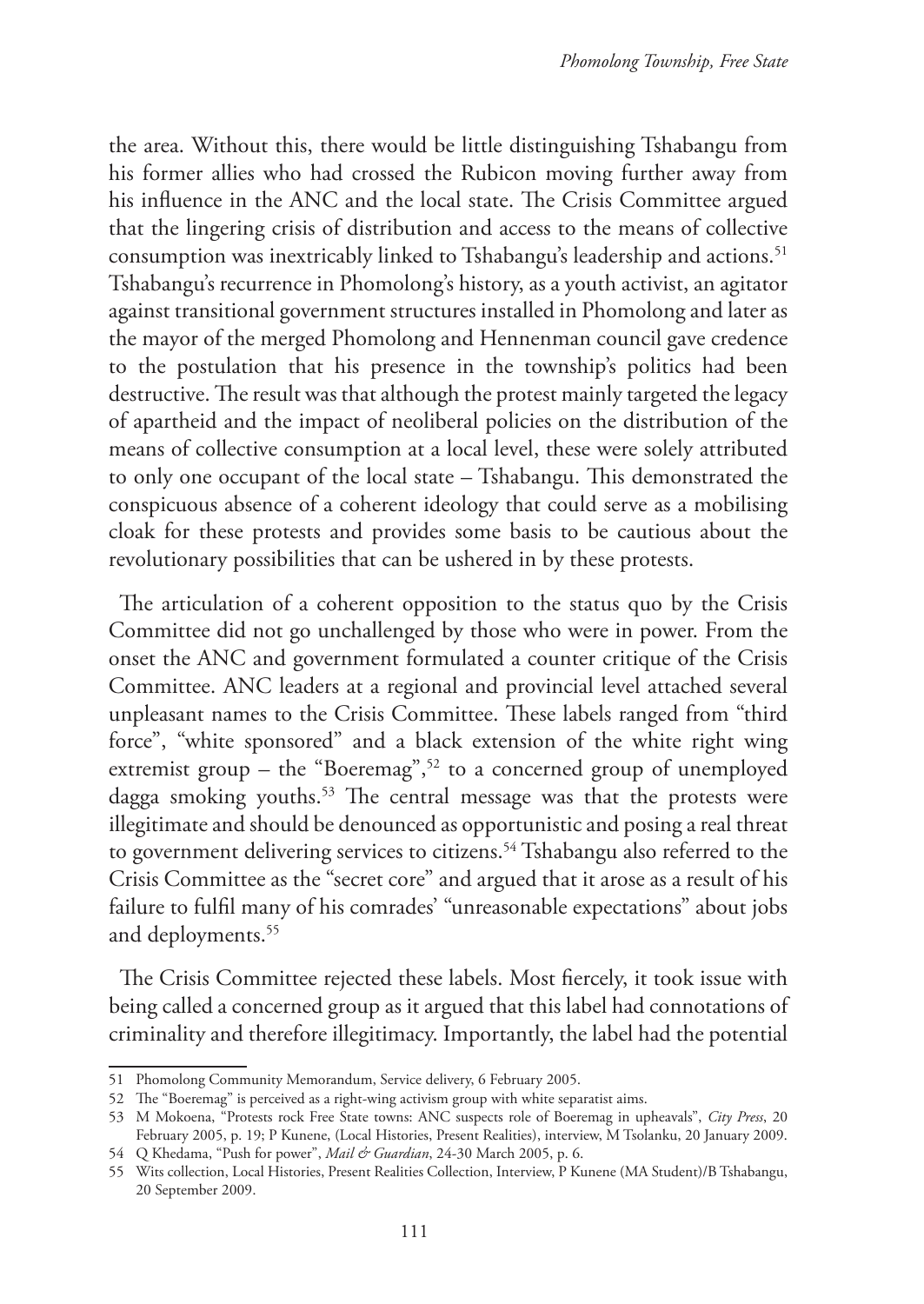effect of defining the protest outside the hegemonic politics of the ANC.<sup>56</sup> It insisted on being referred to as the Crisis Committee as, according to one activist, this particular name denotes a solutions driven organisation.<sup>57</sup> The intensity of this counter-framing from the ANC suggests that the Crisis Committee managed to unsettle the ANC leadership in significant ways.

The Crisis Committee's resource mobilisation strategy also made it vulnerable to being defined outside the politics of the ANC. In order to organise and coordinate the protests, attending meetings with the provincial leadership and sometimes transporting community members to witness council meetings, the Crisis Committee explored different avenues for resource mobilisation. Businesses, including those organised in the predominantly white Hennenman Business Forum were approached for financial assistance.<sup>58</sup> The Crisis Committee also courted the support of left-leaning groupings within the Black Consciousness fold, like the Socialist Party of Azania (SOPA) for legal advice and assistance.<sup>59</sup> These resource challenges made it easier for those opposed to the Crisis Committee to define it in unpalatable terms.

But this criticism of the Crisis Committee's resource mobilisation strategy missed some important factors in this equation. For instance, through engaging the Crisis Committee, the largely white business forum could secure some concessions in terms of disruption of business activity whilst the Crisis Committee could secure financial resources crucial to maintaining the momentum of the protest. As one participant indicates:<sup>60</sup>

We used whites where we could because most whites are business people. When there would be protest marches, people couldn't go to work and business was suffering... production. So most whites have firms and people who work in those firms are Phomolong residents.

Arguably, the business forum's assistance to the Crisis Committee was premised on its recognition of the authority and control that the Crisis

<sup>56</sup> Wits collection, Local Histories, Present Realities Collection, Interview, P Kunene (MA Student)/N Morake, 27 November 2009.

<sup>57</sup> Wits collection, Local Histories, Present Realities Collection, Interview, P Kunene (MA Student)/M Tsolanku, 20 January 2009.

<sup>58</sup> Wits collection, Local Histories, Present Realities Collection, Interview, P Kunene (MA Student)/A Leseba (Crisis Committee member), 15 March 2010; Minutes of the meeting between the Community of Phomolong and the Business Community of Hennenman, 22 February 2005.

<sup>59</sup> Wits collection, Local Histories, Present Realities Collection, Interview, P Kunene (MA Student)/SN Madia, 25 October 2009; Wits collection, Local Histories, Present Realities Collection, Interview, P Kunene (MA Student)/M Madia, 1 December 2009.

<sup>60</sup> Wits collection, Local Histories, Present Realities Collection, Interview, P Kunene (MA Student)/A Leseba, 15 March 2010.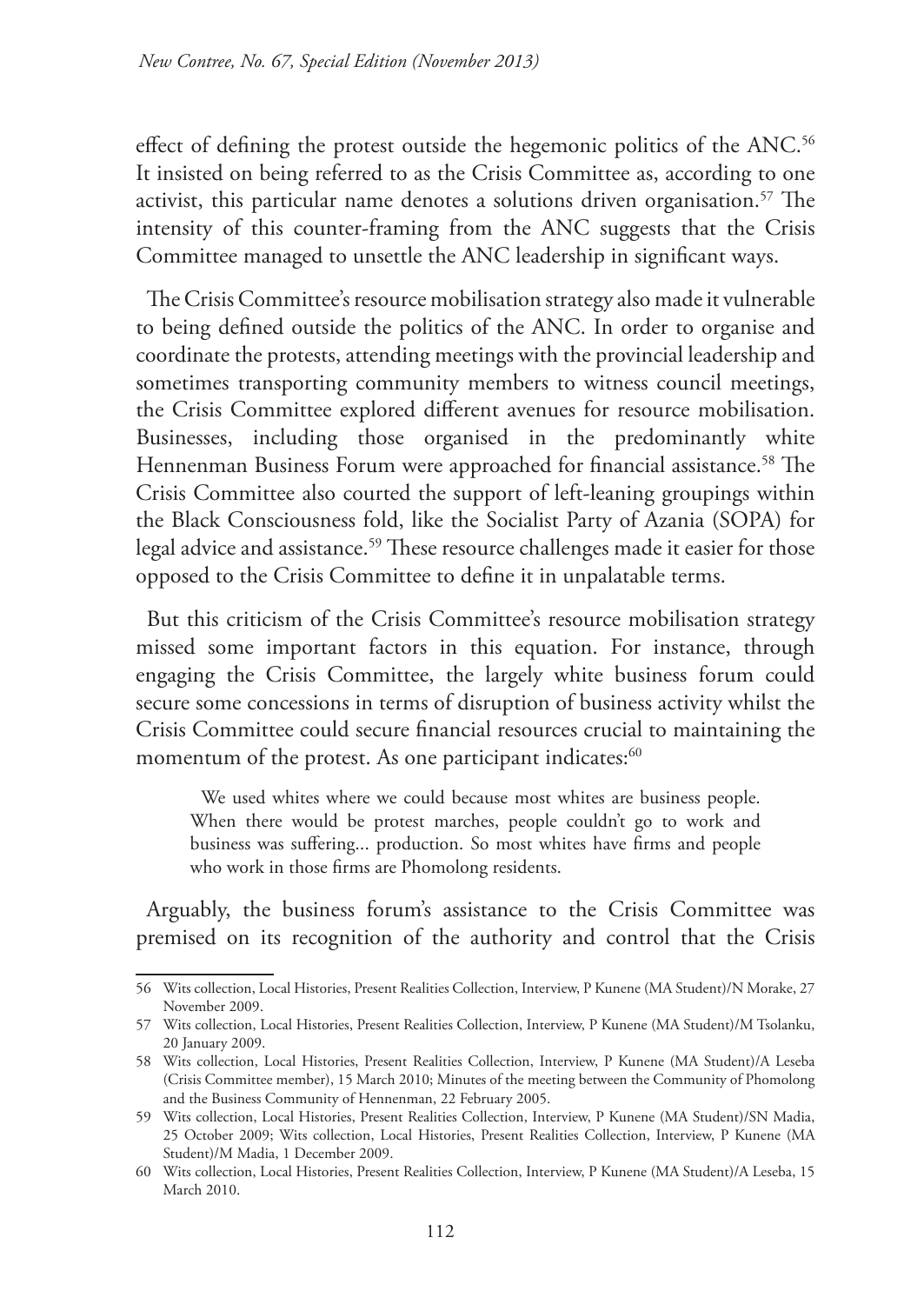Committee mustered in Phomolong.

It is worth pointing out that there was crucial divergence of views within the Crisis Committee on its resource mobilisation strategy. Serious differences surfaced when some activists in the Crisis Committee were accused of approaching political parties that are considered hostile to the ANC. The divisions and disagreements over resource mobilisation gave rise to uncorroborated accusations that some of the Crisis Committee activists were receiving money in exchange for providing opposition parties with guaranteed presence in these protests.<sup>61</sup> The reaction to this type of perception was sometimes extreme and in one occasion included the burning of the SOPA flag in one of the marches that the Crisis Committee organised.<sup>62</sup> Clearly the activists in the Crisis Committee approached SOPA not out of a desire to establish the Crisis Committee's links with the left or anti-capitalist project in South Africa but rather, practical concerns such as developing a strategy to evade arrests had more bearing on this decision. The fact that the Crisis Committee did not even want to be symbolically associated with organisations on the left of the political spectrum bears testimony to its ideological shortsightedness.

## **"New rifts and infighting" – the disintegration of the Crisis Committee**

By the time Tshabangu resigned, the protest had been going on for more than eight months. Local government elections were scheduled to take place on 1<sup>st</sup> March 2006. Therefore, some of the activists in the Crisis Committee posit that local government elections provided them with the ample political opportunity for embarking on protest. Apart from concerns about already existing opposition parties such as the Democratic Alliance (DA), the ANC was also unsettled by the possibility that the Crisis Committee could contest for local government elections.<sup>63</sup>

They were scared that we will contest the local government elections and the Crisis Committee would win ... [They] could see that the ANC is losing grip and the only strategy was that we come inside the ANC and campaign for the

<sup>61</sup> Wits collection, Local Histories, Present Realities Collection, Interview, P Kunene (MA Student)/BP Mthenjana, 27 November 2009.

<sup>62</sup> Wits collection, Local Histories, Present Realities Collection, Interview, P Kunene (MA Student)/N Morake, 27 November 2009.

<sup>63</sup> Wits collection, Local Histories, Present Realities Collection, Interview, P Kunene (MA Student)/BP Mthenjana, 27 November 2009.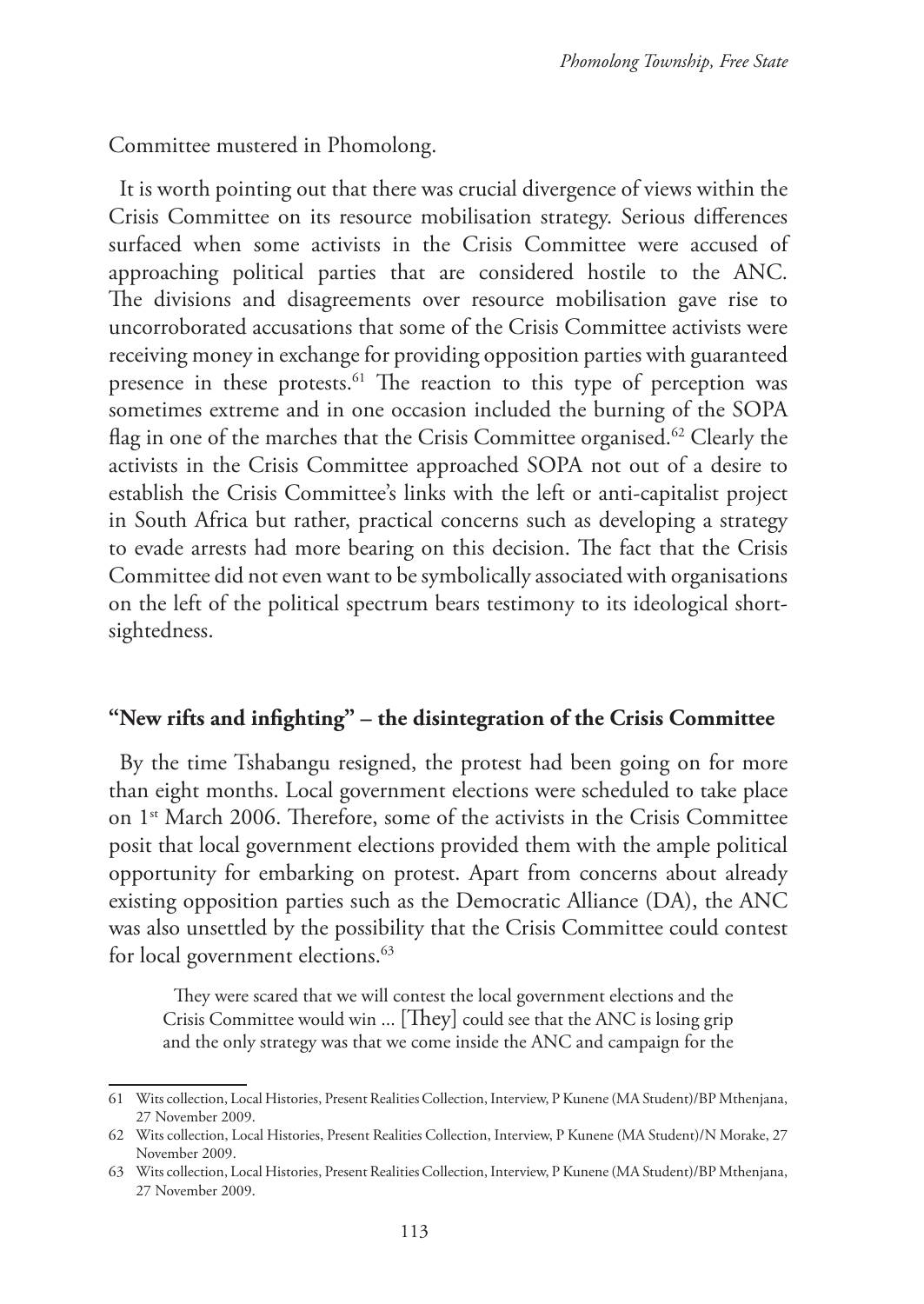ANC in the elections... .

The level of influence that the Crisis Committee wielded in Phomolong was a significant threat to the ANC. This was the case even though the majority of the Crisis Committee activists were either members or supporters of the ANC and that those who made attempts to define the protests outside the ambit of the ANC were quickly reigned in. The Crisis Committee maintained this influence even after Tshabangu officially resigned from the Mathjabeng council. There are several factors that account for the Crisis Committee's hegemony even post Tshabangu's removal. Firstly, despite his banishment to neighbouring Virginia, Tshabangu was still the chairperson of the ANC branch in one of the wards in the area and was still a member of the ANC Regional Executive Committee (REC). Secondly, to the Crisis Committee's dissatisfaction, the corruption allegations made against Tshabangu did not yield any criminal charges. Thirdly, there was still no light in terms of what the municipality was willing to do to resolve the service delivery grievances of the Phomolong residents.<sup>64</sup>

As part of the steps taken to obliterate Tshabangu's influence in Phomolong, some in the Crisis Committee argued that the ANC branch must convene urgent Annual General Meetings (AGM) for both wards in Phomolong so as to allow new leadership to emerge. This new leadership, it was argued, would enjoy the confidence of the community and be better placed to campaign for the ANC in the local government elections. They also insisted that the Crisis Committee would not be dissolved until these AGMs were convened.<sup>65</sup>

Meanwhile, the Crisis Committee found itself increasingly divided by material offers presented by various political occupants of the state, especially at a provincial level. Some of the Crisis Committee participants admit to being presented with job opportunities in exchange for sowing divisions in the Crisis Committee and stifling its ability to organise protests and advance resident's demands. In this regard, Power's observation is apposite:<sup>66</sup>

They [would] phone me, 'Power we have a job for you here. So, we wanted to give this job to someone else, but we think we should give it to you so, that you could assist us by disturbing that Crisis Committee. You should split it.

<sup>64</sup> Wits collection, Local Histories, Present Realities Collection, Interview, P Kunene (MA Student)/N Morake, 27 November 2009.

<sup>65</sup> Wits collection, Local Histories, Present Realities Collection, Interview, P Kunene (MA Student)/SN, 25 October 2009.

<sup>66</sup> Wits collection, Local Histories, Present Realities Collection, Interview, P Kunene (MA Student)/BP Mthenjana, 27 November 2009.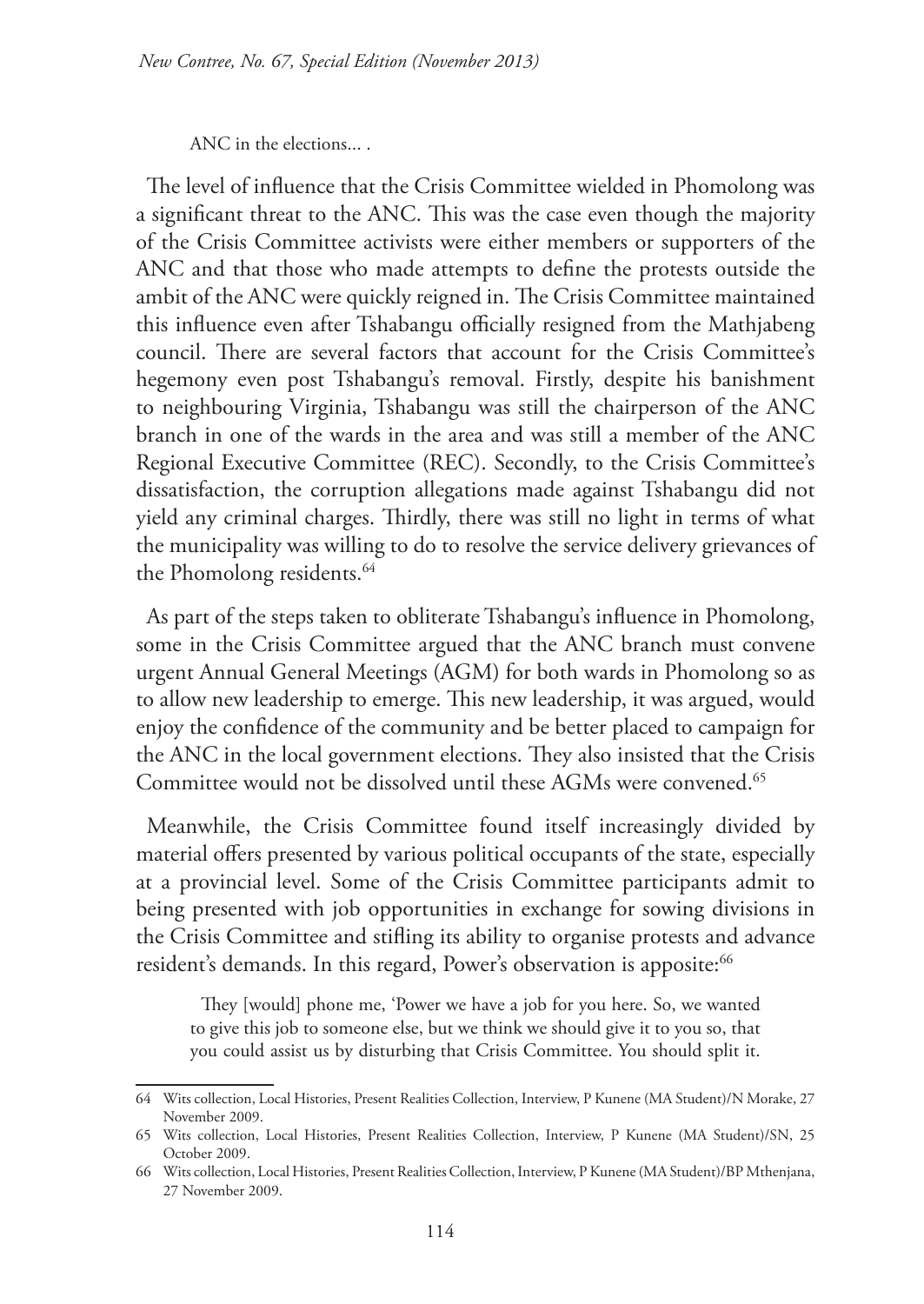You should bring us all the information that they've been discussing.' We had people who were spies, being bribed with jobs... .

Another Crisis Committee activist corroborates this view:<sup>67</sup>

I remember guys driving motorbikes came here to beg that the elections must proceed in peace; it was the police and soldiers in motorbikes. They spoke to us nicely that 'we will deploy you, give you better jobs and so on but just campaign for the ANC.'

These material offers were allegedly exploited by some of the participants in the Crisis Committee who utilised their access to government leadership to improve their socio-economic conditions or access government deployments.

There were people who were using their opportunities to benefit them because when we were going to meetings with these MECs you'd find that when a person was supposed to outline the community's perspective he would tell you that I completed my matric 15 years ago and have been to college. I am looking for a job, in the meeting! We would call him to order. Comrade, you can't come and talk about issues like you are looking for a job when we have come here about a certain issue. So, you find that a person gets upset. When they get upset they get an opportunity to use them against the people. [T]hese things were causing new rifts as they were unfolding like these infights.<sup>68</sup>

Further divisions in the Crisis Committee also arose out of the ANC branch election processes. Crisis Committee members were caught up in bitter power struggles for positions in the BECs. Some argued that the REC was biased towards certain members of the Crisis Committee whilst being completely opposed to the election of others.<sup>69</sup>

An environment of mistrust thus permeated the Crisis Committee and rendered it fiercely divided. Accusations about Crisis Committee members leaking sensitive information to the ANC, spreading misinformation about the work of the Crisis Committee and receiving bribes from the ANC leadership became common. Thus, when the ANC branch elections finally took place, only a few of the Crisis Committee members found expression in the leadership. These were Qaba, Morake, Nyathi and Mokati. Some of these members were also nominated to become ward councillors and

<sup>67</sup> Wits collection, Local Histories, Present Realities Collection, Interview, P Kunene (MA Student)/SN Madia, 25 October 2009.

<sup>68</sup> Wits collection, Local Histories, Present Realities Collection, Interview, P Kunene (MA Student)/BP Mthenjana, 27 November 2009.

<sup>69</sup> Wits collection, Local Histories, Present Realities Collection, Interview, P Kunene (MA Student)/N Morake, 27 November 2009.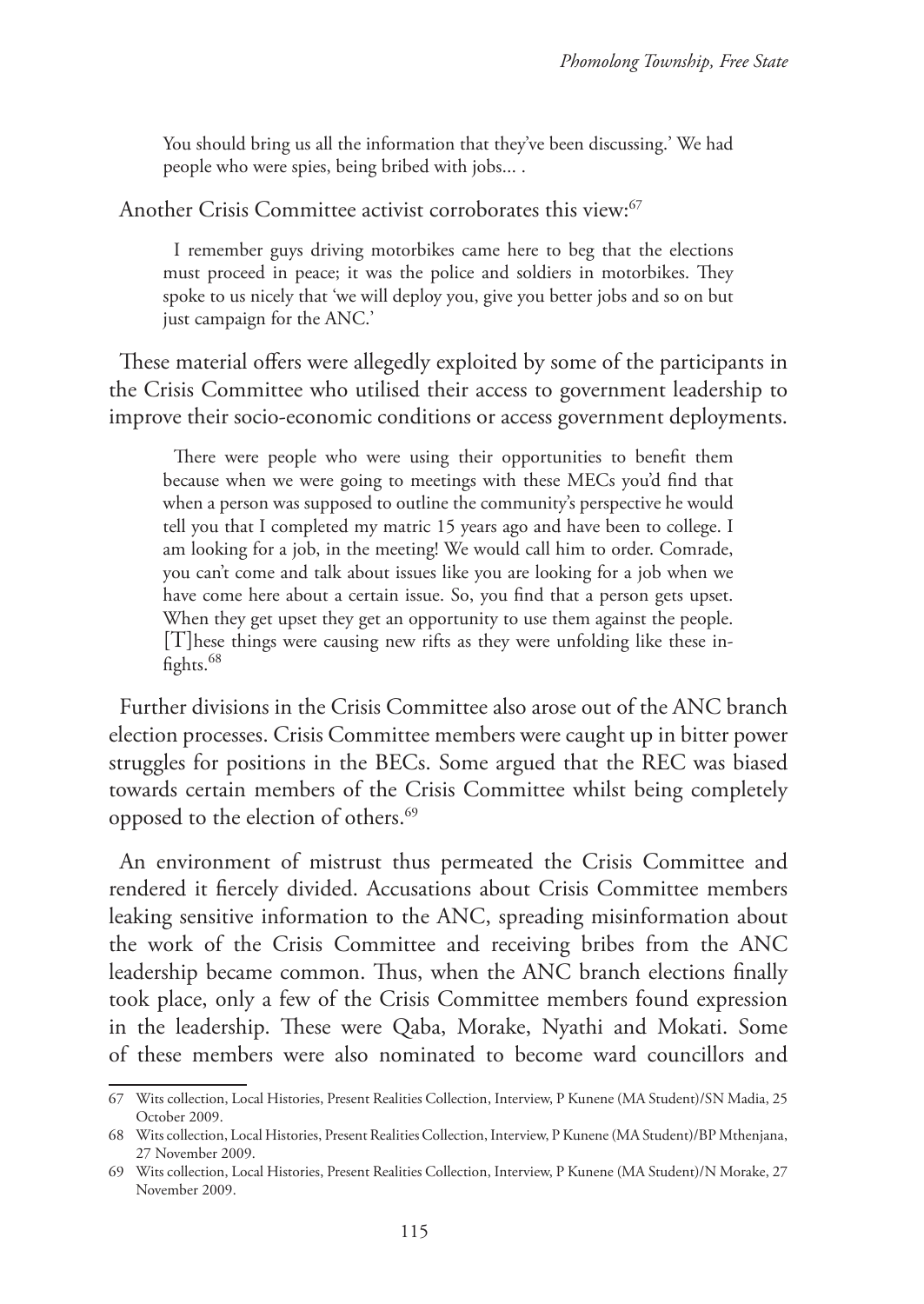Proportional Representation (PR) councillors by their respective branches. Qaba and Morake were nominated for the positions of PR councillors. Their names could not make the final list after the screening process led by the REC. Mokati's hopes for being a ward councillor were also thwarted as the REC preferred another candidate Kholeka, arguing that this would help the branch to comply with gender parity requirements in terms of leadership nomination.70 The three, Qaba, Morake and Mokati strongly believed that there was foul play in the process and that their candidature was unsuccessful was due to their participation in the Crisis Committee.<sup>71</sup>

When local government elections ultimately took place on the 1<sup>st</sup> March 2006, the ANC retained its electoral dominance in Phomolong, winning ward 2 with a total of 3,374 votes with the DA only receiving 48 votes. The ANC also won Ward 3 that had previously belonged to the DA with a total of 1,485 votes with the DA scoring closely at 937. The total number of people who cast their votes in ward 2 and ward 3 was 3,511 and 2,599 respectively.<sup>72</sup>

# **Conclusion**

Protests anchored around collective consumption have become prominent in many townships and this may suggest that movements like the Crisis Committee present significant danger to the survival of the neoliberal project in South Africa, especially at local state level. Unfortunately, the evidence presented in this article precludes such a conclusion. As to whether these movements will eventually spawn a wave of protests that collectively call for the radical alteration of the prevailing class and race relations in South Africa is highly contentious. There are many reasons to be sceptical. Personalised politics dominated the Crisis Committee and this contributed to an absence of a radical critique of the neoliberal policies pursued by the ANC- led capitalist state. As a result, the removal of Tshabangu on the basis that he monopolised political space and the local state's resources is as close as the Crisis Committee arrived at the question of "political self determination". Its politics did not extend beyond Phomolong itself and the local state. An analysis of state,

<sup>70</sup> Wits collection, Local Histories, Present Realities Collection, Interview, P Kunene (MA Student)/T Mokati (Crisis Committee member), 19 September 2009.

<sup>71</sup> Wits collection, Local Histories, Present Realities Collection, Interview, P Kunene (MA Student)/N Morake, 27 November 2009.

<sup>72</sup> 2006 Local government Elections Results, Independent Electoral Commission (available at: http://www. elections.org.za/lgeresults), as accessed on 4 January 2009.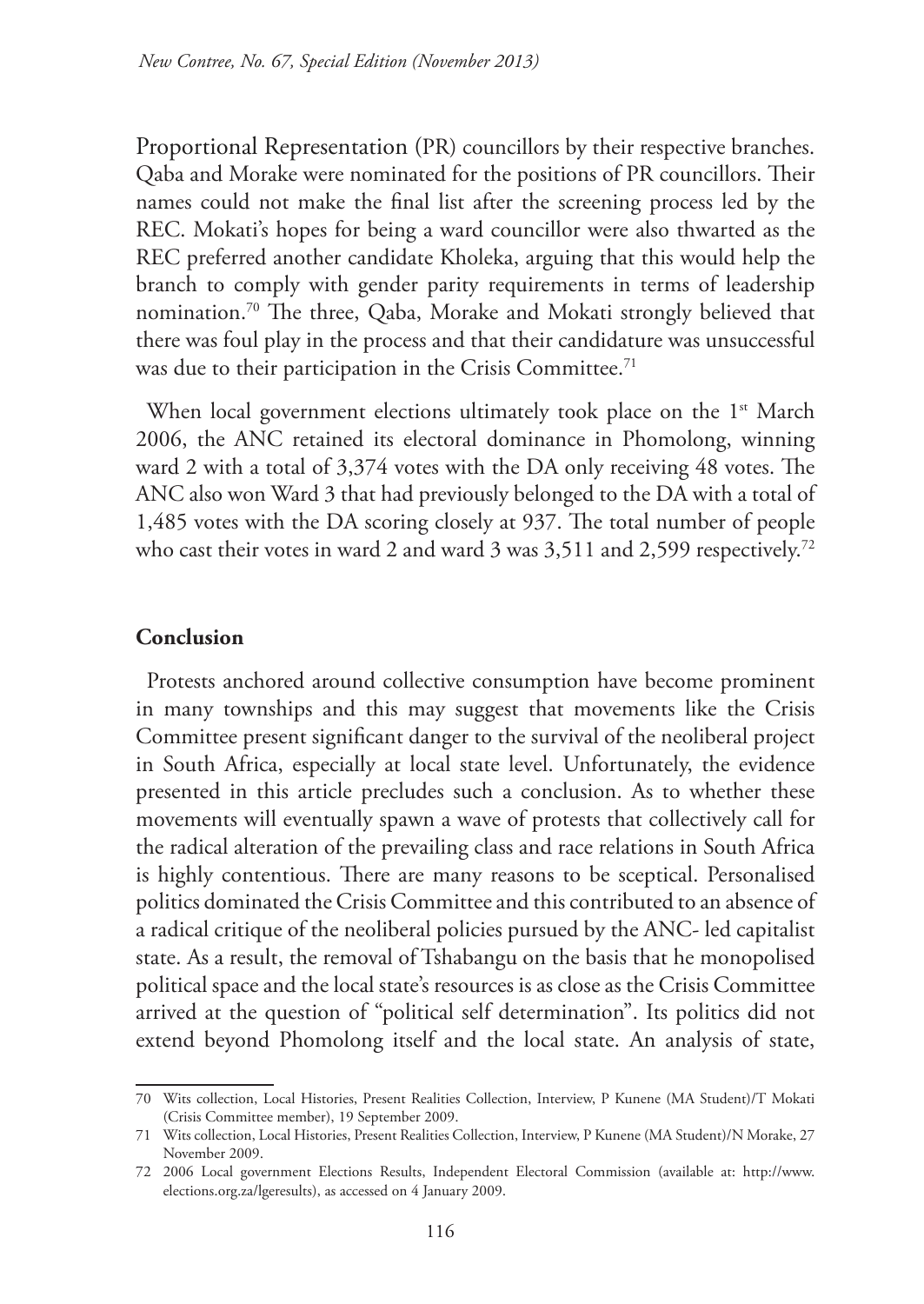capital and social relations was blatantly absent in its worldview.

Overall, the Crisis Committee was Janus-like in character. It was forwardlooking in its ability to organise mass protests, mobilise popular support, in part, around collective consumption and outside the organisational machinery of the ANC as the dominant political force in Phomolong. However, it was significantly backward and in important respects stuck in the institutional politics of the ANC and rejected attempts to define it outside these politics. These fluid and ambivalent relations with the ANC present challenges for a left project rooted in challenging the capitalist local state and the way it organises collective consumption. The short-term nature of the Crisis Committee's goals and its lack of longevity are more reasons to be contemptuous.

But the Crisis Committee's impact in reconfiguring Phomolong's politics should not be rashly dismissed. Using a concerted mobilisation approach, which emphasised the structural issues around service delivery, the Crisis Committee was able to enjoy popular support in Phomolong. This support was central in the Crisis Committee's ability to weather the negative ascriptions attached to it by the state and the ANC. Perhaps, this signals real possibilities for participatory democracy and grassroots organising around collective consumption. Equally, the protests also made some tangible gains for Phomolong residents. The protests exerted pressure on the local state, which reacted by paving the roads in the township, resuming construction on the new, stands for residents of "Putswastene" (two-roomed houses) and placing flushing toilets in some parts of the township. Arguably, state projects such as "Operation Hlasela"<sup>73</sup> are a direct result of the panic induced by these protests among political incumbents of the state.

In January 2013, Phomolong was once again in the news for the same reasons that informed the 2005 protests.<sup>74</sup> Perhaps the solution lies in more than just removing unpopular councillors but in a complete overhaul of

<sup>73</sup> Free State provincial government adopted Operation Hlasela shortly after Premier Ace Magashule took office in 2009. The purpose of the project is to bring together all government departments in an effort to fast track service delivery in the province. See M Motsoari, Operation Hlasela Operational Framework, 22 September 2009 (available at: http://www.dwaf.gov.za/masibambane/documents/structures/mcc/22Sep09/DAY1/ OPERATION%20HLASELA%20UPDATED%20VERSION%2010%20JULY%202009.pdf), as accessed on 15 August 2010.

<sup>74</sup> K Lekhafola, Scores arrested following SA strikes, 22 January, 2013 (available at: http://www.sabc.co.za/ news/a/91c045804e45dceeb540b7f251b4e4e2/Scores-arrested-following-SA-strikes-20130122), as accessed on 25 January 2013; Service delivery protests spreading in F State, 22 January 2013 (available at: http:// www.sabc.co.za/news/a/e68b7b004e457c7eb132b7f251b4e4e2/Service-delivery-protests-spreading-in-F-State-20130122), as accessed on 25 January 2013.